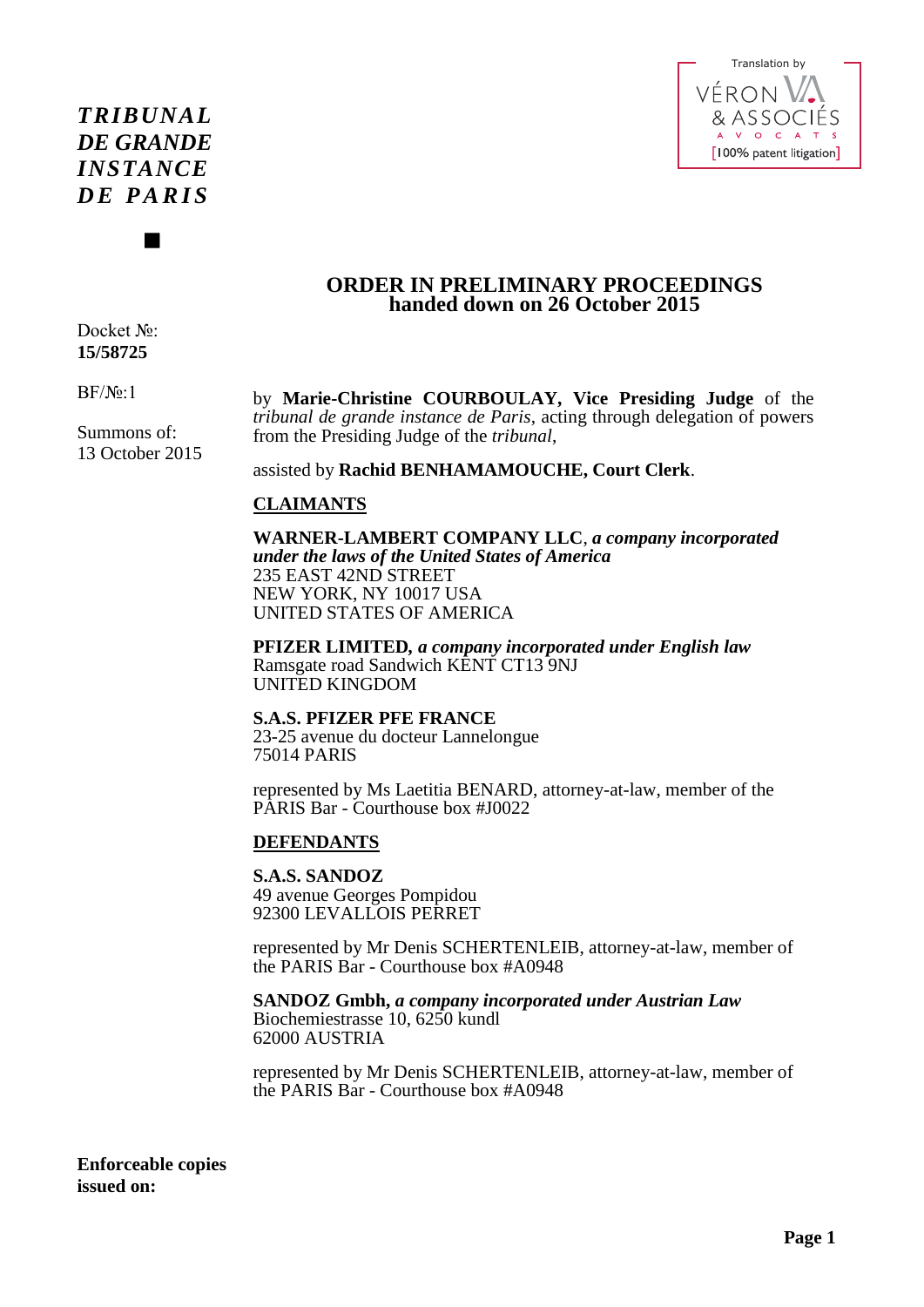## **DISCUSSION**

## At the hearing of **19 October 2015**, held publicly, presided by **Marie-Christine COURBOULAY, Vice Presiding Judge**, assisted by **Rachid BENHAMAMOUCHE, Court Clerk**,

## **FACTS AND PARTIES' CLAIMS**

#### **Parties**

WARNER-LAMBERT was acquired by PFIZER INC. in 2000, unifying two of the companies in the pharmaceutical industry.

The PFIZER group owns one of the most extensive portfolios of products and medicinal products promoting well-being and the prevention, treatment and cure of illnesses in a wide range of medical fields.

One of PFIZER's leading drugs is marketed under the Lyrica® brand: its active ingredient is pregabalin.

PFIZER LIMITED is the holder of a centralised marketing authorisation ("MA") in the European Union for the Lyrica® drug.

PFIZER PFE FRANCE, the group's French subsidiary, exploits the MA for the Lyrica® drug, which it sells in France.

The Sandoz group is active in a number of medical fields, including the field of pain treatment.

SANDOZ GmbH was granted two centralised MAs on 19 June 2015 according to the abridged procedure, entitling it to claim benefit of the clinical trials conducted for the reference drug. The first one covers the three indications specified for LYRICA; the second one is restricted according to the "carve out" mechanism to a single indication covering epilepsy and generalised anxiety disorder called "GAD".

Thus, the indication for the neuropathic pain treatment has been carved out.

The generic version of Lyrica® is marketed by SANDOZ under the name PREĞABALINE SANDOZ GMBH.

The leaflet does not include the indication covered by Patent EP 061, it only refers to epilepsy and generalised anxiety disorder called "GAD".

PREGABALINE SANDOZ GMBH was added to the list of reimbursable drugs for patients covered by the French State health system by the Decree of 27 August 2015, and was allocated a price and a reimbursement rate.

The only drug listed as a reimbursable drug is the drug indicated for the treatment of epilepsy.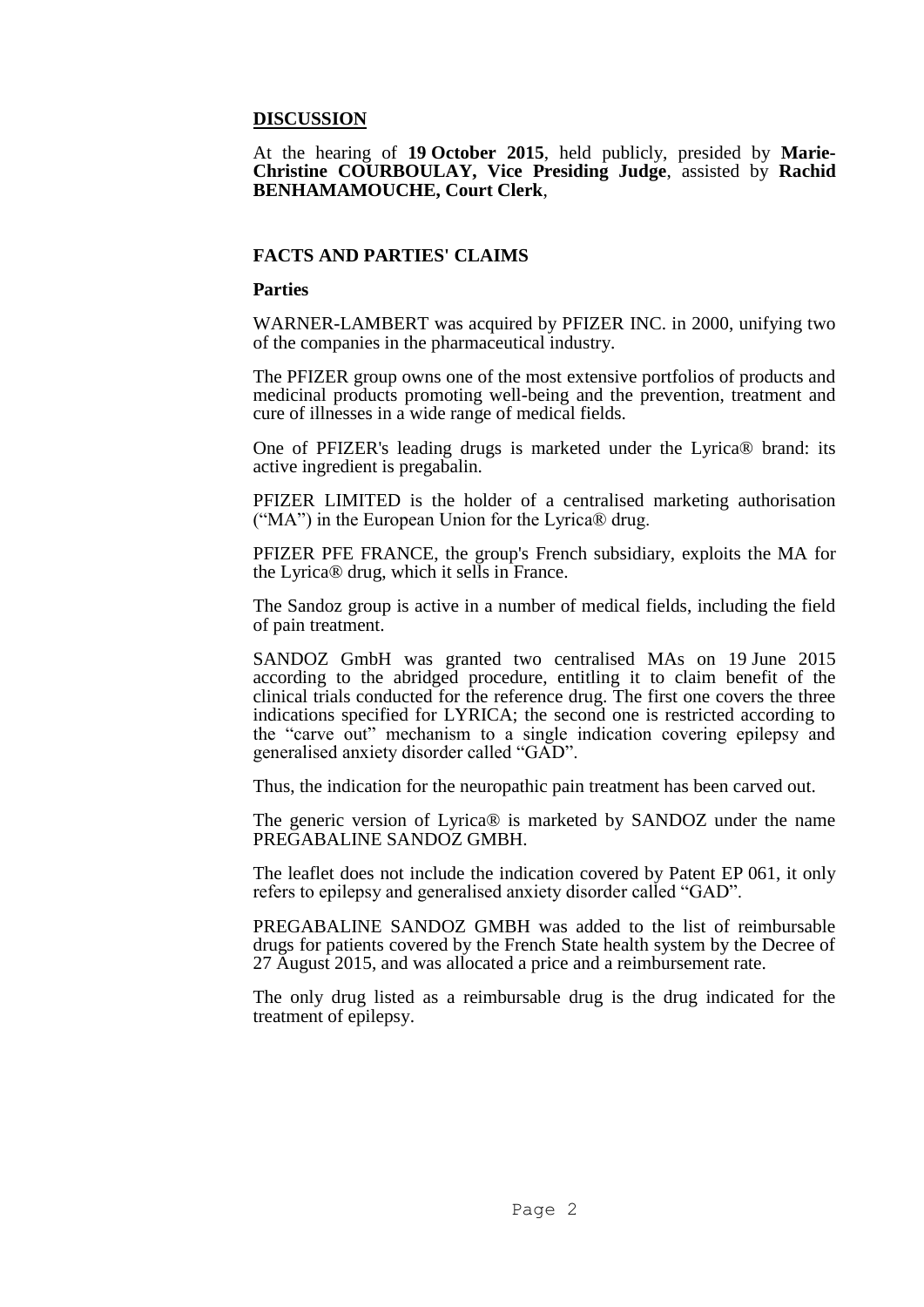#### **The dispute**

European patent № 0 641 330 was filed on 18 May 1993 by NORTHWESTERN UNIVERSITY, subject to the priority of US patent application № 886,060. It expired on 18 May 2013. It covered the pregabalin compound as such. The validity of this patent has never been challenged.

On 21 May 2005, NORTHWESTERN UNIVERSITY was granted SPC № 04C0031, based on European patent № 0 641 330, and the abovementioned centralised MA EU/1/04/279/001-025 of 6 July 2004 for the Lyrica® branded drug.

SPC № 04C0031 covered pregabalin. Its expiry was effective on 18 May 2013.

Therefore, pregabalin, the active ingredient of Lyrica®, was covered by European patent  $\mathbb{N}^{\circ}$  0 641 330 and SPC  $\mathbb{N}^{\circ}$  04C0031, which have now expired.

European patent EP 061 was filed on 16 July 1997 by WARNER-<br>LAMBERT, subject to the priority of US patent application LAMBERT, subject to the priority of US patent application № 19960022337 P filed by Mr Singh.

This patent derives from international application WO 98/003167. It claims priority from US patent application US 22337P whose filing date is 24 July 1996.

ORION CORPORATION filed opposition with the EPO on 27 February 2004.

On 10 June 2005, the Opposition Division rejected the opposition.

On 23 September 2014, WARNER-LAMBERT filed a request for the limitation of patent EP 061 with the EPO. This centralised limitation was granted on 21 November 2014 and published in European Patent Bulletin № 2015/04 of 21 January 2015.

Patent EP 061 was maintained in force by the regular payment of the annual fees. It is due to expire on 16 July 2017.

It is a second medical use patent because it discloses the use of pregabalin, already known for the treatment of convulsions, for the preparation of a pharmaceutical composition for the treatment of pain.

Patent EP 061 comprises 14 claims, covering various types of pain. The first three claims are worded as follows:

Claim 1:

"*Use of (S)-3-(aminomethyl)-5-methylhexanoic acid or a pharmaceutically acceptable salt thereof for the preparation of a pharmaceutical composition for treating pain*."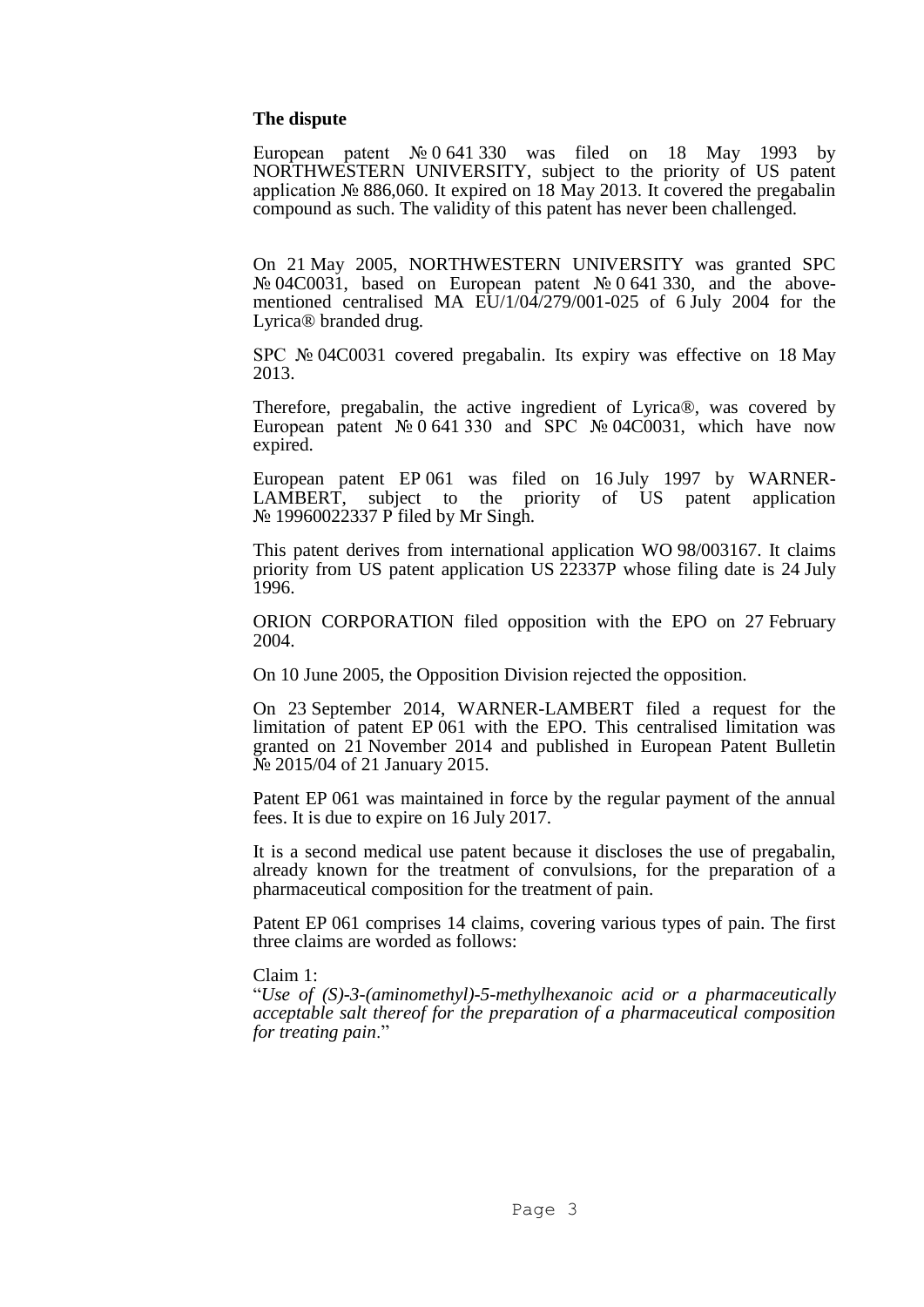Claim 2:

"*Use according to claim 1, wherein the pain is inflammatory pain*."

Claim 3:

**.** 

"*Use according to claim 1, wherein the pain is neuropathic pain*."

Only claims 1 and 3 are invoked by LAMBERT WARNER.

The European Commission granted LYRICA® a marketing authorisation for the first time on 6 July 2004 (Centralised MA  $\mathcal{N}$  EU/1/04/279). The LYRICA® MA was initially granted for two indications, namely the treatment of peripheral neuropathic pain in adults and as an adjunctive therapy in adults for the treatment of partial epileptic seizures with or without secondary generalisation.

The MA was then extended to two other indications: the treatment of generalised anxiety disorder (also called "GAD") in adults on 20 March 2006 and the treatment of central neuropathic pain on 7 September 2006.

To date, the Summary of Product Characteristics<sup>TN</sup> for LYRICA<sup>®</sup> refers to the following three indications:

\* neuropathic pain (an indication for which it has been listed as a reimbursable drug): "Lyrica is indicated for the treatment of peripheral and central neuropathic pain in adults";

\* epilepsy (also an indication for which it has been listed as a reimbursable drug): "Lyrica is indicated as adjunctive therapy in adults with partial seizures with or without secondary generalisation"; and

\* generalised anxiety disorder (an indication for which it has not been listed as a reimbursable drug): "Lyrica is indicated for the treatment of Generalised Anxiety Disorder (GAD) in adults."

LYRICA<sup>®</sup> is available in capsules of 25 mg, 50 mg, 75 mg, 100 mg, 150 mg, 200 mg, 225 mg and 300 mg, and as a 20 mg/ml oral solution.

These three indications for pregabalin are covered by the same so-called "global" MA for LYRICA® because each new indication requires authorisation as a "variation" of its MA, according to Regulation (EC) № 1234/2008.

The variations are classed according to importance and whether the application requires an in-depth examination: the addition of a new therapeutic indication is classed as a "major type II variation" requiring an indepth examination by the relevant authority, in this case the European Medicines Agency, or EMA.

The starting point for data regulatory protection periods, which prohibits applications for generic and commercial exclusivity MAs

The original French court order makes a reference to the "rémunération de la copie privée", which appears to be an error as this refers to a tax in favour of copyrights works. From the context, the correct reference appears to be the "summary of product characteristics".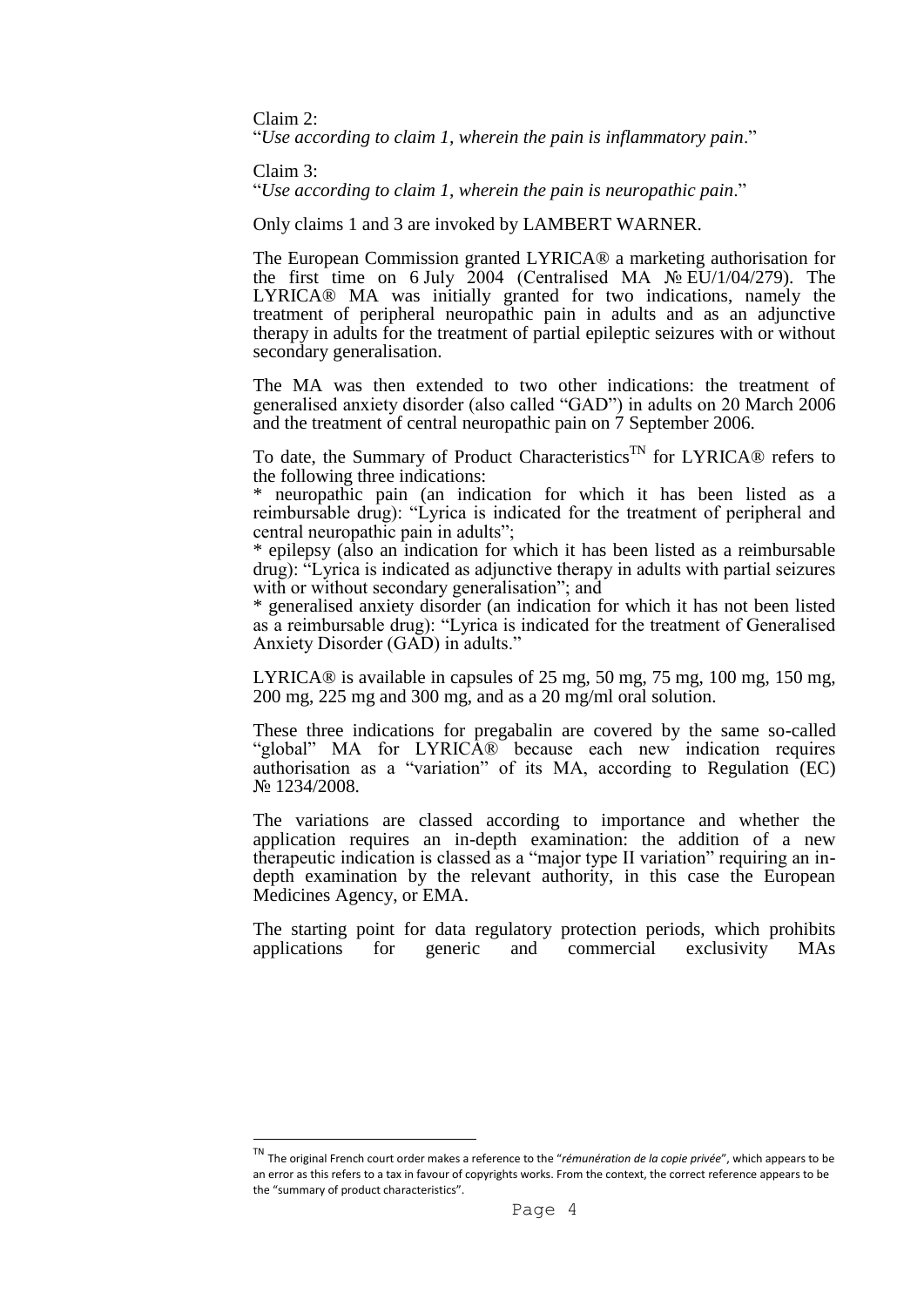and prevents the marketing of generic drugs, is the granting date of the initial MA in the EU.

LAMBERT WARNER estimates that, in 2014, LYRICA® prescriptions for the treatment of pain represented about 88 % of the total sales of LYRICA® (including 72 % for neuropathic pain). LYRICA® prescriptions for the treatment of epilepsy and generalised anxiety disorder represented about 1% of LYRICA® sales each.

SANDOZ GmbH was granted two MAs on 19 June 2015, one for a generic of the LYRICA® branded drug named PRÉGABALINE SANDOZ, including the three LYRICA® indications and the other - in dispute - for a drug named PRÉGABALINE SANDOZ GmbH with the neuropathic pain treatment indication carved out of the SmPC.

Accordingly, the company has authorisation to market PRÉGABALINE SANDOZ GMBH only in the treatment of epilepsy and generalised anxiety disorder.

It only mentioned these two indications in the leaflet enclosed with the drug packaging.

PREGABALINE SANDOZ GMBH was added to the list of reimbursable drugs for patients covered by the French State health system and approved for use by local authorities and public services, and was allocated a price and a reimbursement rate by the Decree of 27 August 2015.

Numerous letters were exchanged between Pfizer and SANDOZ from April 2015 to October 2015.

LAMBERT WARNER discovered that the drug PRÉGABALINE SANDOZ GMBH was marketed in pharmacies in France by instructing a bailiff to draft two purchase reports on 8 October 2015; a pharmacist was handed a prescription for pregabalin and dispensed a box of PRÉGABALINE SANDOZ GMBH.

It also found that SANDOZ had purchased advertising space in the daily *Le Quotidien du pharmacien,* which stated in that its prospective market was worth 144 million euros.

Considering that this mention of a prospective market exceeded the market share available to generic drug manufacturers, i.e. a market excluding prescriptions for use in the treatment of neuropathic pain, LAMBERT WARNER, PFIZER Limited and PFIZER PFE France served summonses in preliminary proceedings with an emergency motion, on 13 and 14 October 2015, and upon authorisation from the President, on Sandoz GmbH and Sandoz France, for measures to be taken to inform health professionals, to limit the sales of PRÉGABALINE SANDOZ GMBH and for publication measures.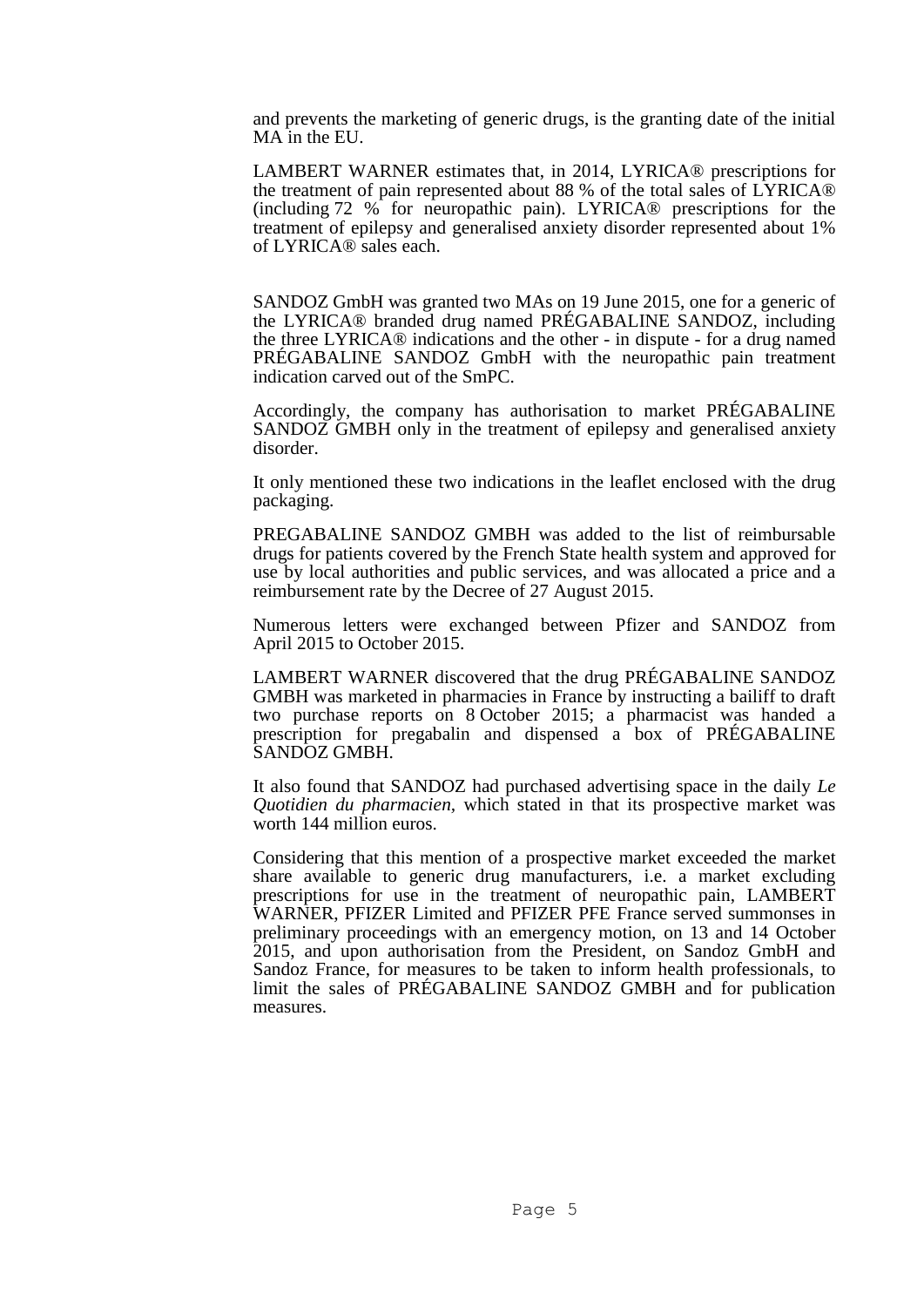## **Situation in other countries**

## Germany

The Hamburg Regional Court, ruling in preliminary proceedings, enjoined several generic pregabalin manufacturers from proposing discount agreements to health insurance organisations and from taking part in invitations to tender which do not exclude the indication for pain treatment.

## Spain

Since the authorisation of the first pregabalin generic drugs at the beginning of 2015, at least 11 of the 17 Spanish regional health authorities, representing 85 % of the Spanish market, have taken steps to ensure the protection of the PFIZER patent.

Most of these regions, like the Balearics and Galicia, have issued recommendations to health professionals notifying them of the Pfizer patent and informing them that generic pregabalin is not authorised for use in treating neuropathic pain and, accordingly, its cost for this use will not be reimbursed.

Murcia and Catalonia have stressed that prescriptions must be written in accordance with the drug SmPCs (without more details). Other regions, like Madrid, have adopted recommendations asking doctors to prescribe LYRICA® by reference to the brand name for the treatment of pain.

## **Italy**

In August 2015, AIFA, the Italian Drug Agency, posted on its website a communiqué concerning the prescription of pregabalin in the treatment of neuropathic pain for the attention of prescribers, stating that:

\* as the use of pregabalin in the treatment of neuropathic pain is covered by a patent due to expire on 15 July 2017, the cost of pregabalin generics is not reimbursed by State health insurance if used in treating neuropathic pain;

\* for the treatment of neuropathic pain, an indication which is protected by the patent, doctors should only prescribe LYRICA® and not a generic pregabalin;

\* for all other indications (GAD and epilepsy), which are not protected by a patent, doctors can prescribe any available pregabalin composition.

On 16 September 2015, AIFA published a second directive concerning prescription and dispensation practices for pregabalin-based drugs, aimed at prescribers and pharmacists (the first communiqué was only targeted at prescribers).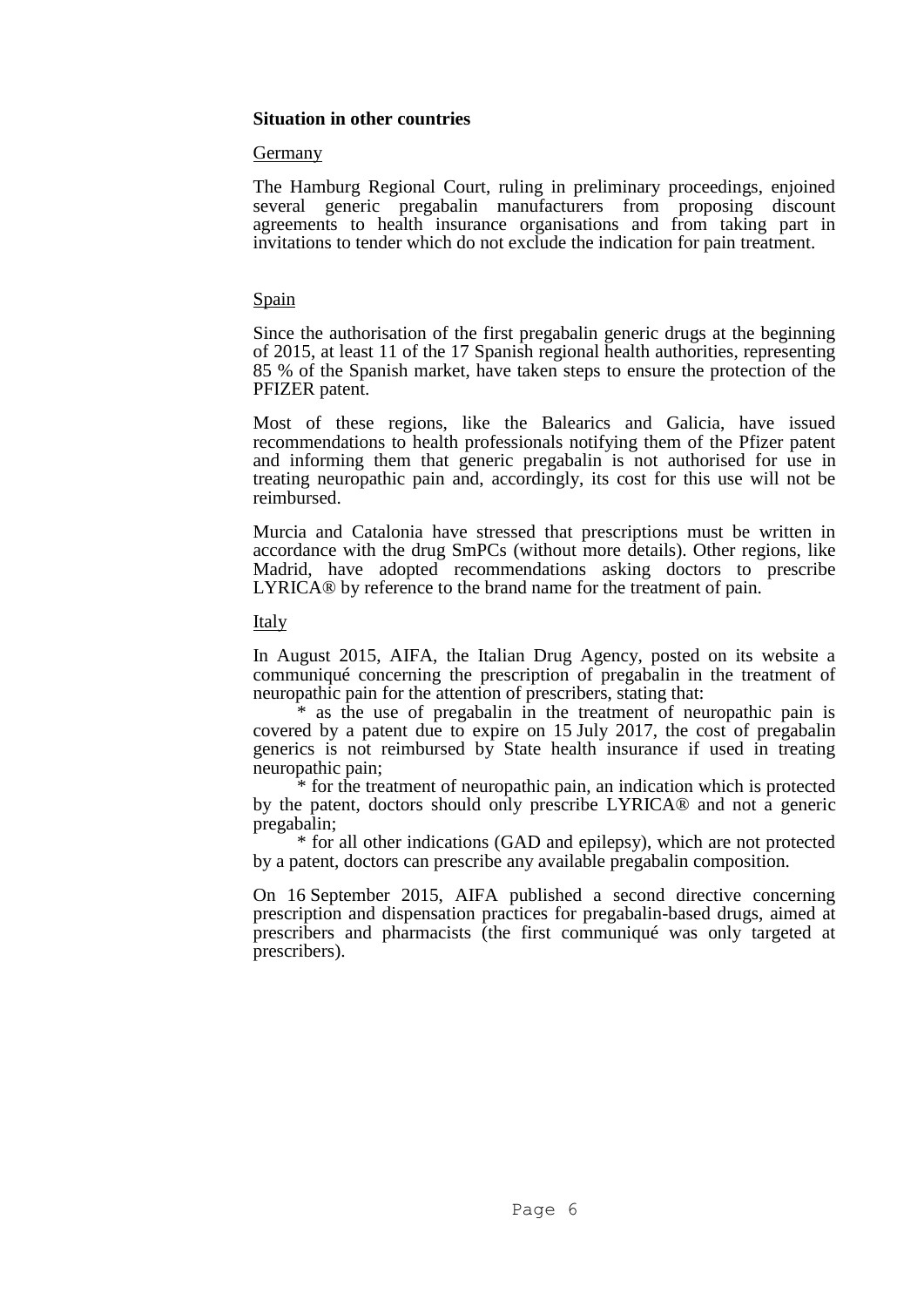## Denmark

On 25 June 2015, the Commercial and Maritime Court pronounced a provisional injunction against Danish pharmacies, enjoining them from dispensing a generic of the LYRICA® drug for the pain treatment indication.

## United Kingdom

By an order of 26 February 2015, supplemented by a judgment of 2 March 2015, the High Court of Justice ordered the National Health Service (NHS) to issue guidance to ensure that doctors prescribed pregabalin for the treatment of pain using the Lyrica® brand name and not the international nonproprietary name. No appeal was lodged against this decision and it must also be noted that generic drug laboratories involved in the proceedings in the UK have not challenged the order requiring such guidance to be issued.

The NHS guidance to doctors and pharmacists is worded as follows: "*When prescribing pregabalin for the treatment of neuropathic pain to patients you should (so far as reasonably possible): a) prescribe by reference to the brand name Lyrica®; and b) write the prescription with only the brand name "LYRICA", and not the generic name pregabalin or any other generic brand. […]* 

*When dispensing pregabalin, if you have been told that it is for the treatment of pain, you should ensure, so far as reasonably possible, that only Lyrica®, the branded form of pregabalin, is dispensed.* […]"

The guidance advises that a notice or advice box containing the following wording should be added to electronic prescription systems: "*if treating neuropathic pain, prescribe LYRICA® (brand) due to patent protection. For all other indications, prescribe generically.*"

In a judgment of 10 September 2015, the High Court of Justice held Patent EP 061 invalid for insufficient disclosure.

## **Claims**

LAMBERT WARNER, the holder of patent EP 061, PFIZER Limited, the MA holder, and PFIZER PFE France, which markets Lyrica in France, requested that the Judge ruling in preliminary proceedings:

Having regard to Articles L. 613-3, L. 613-4, L. 615-1, L. 615-3 and Article L. 615-5-2 of the French Intellectual Property Code; Having regard to European patent № 0 934 061;

Hold that SANDOZ GMBH and SANDOZ SAS infringed claims 1 and 3 of European patent № 0 934 061 by offering, putting on the market and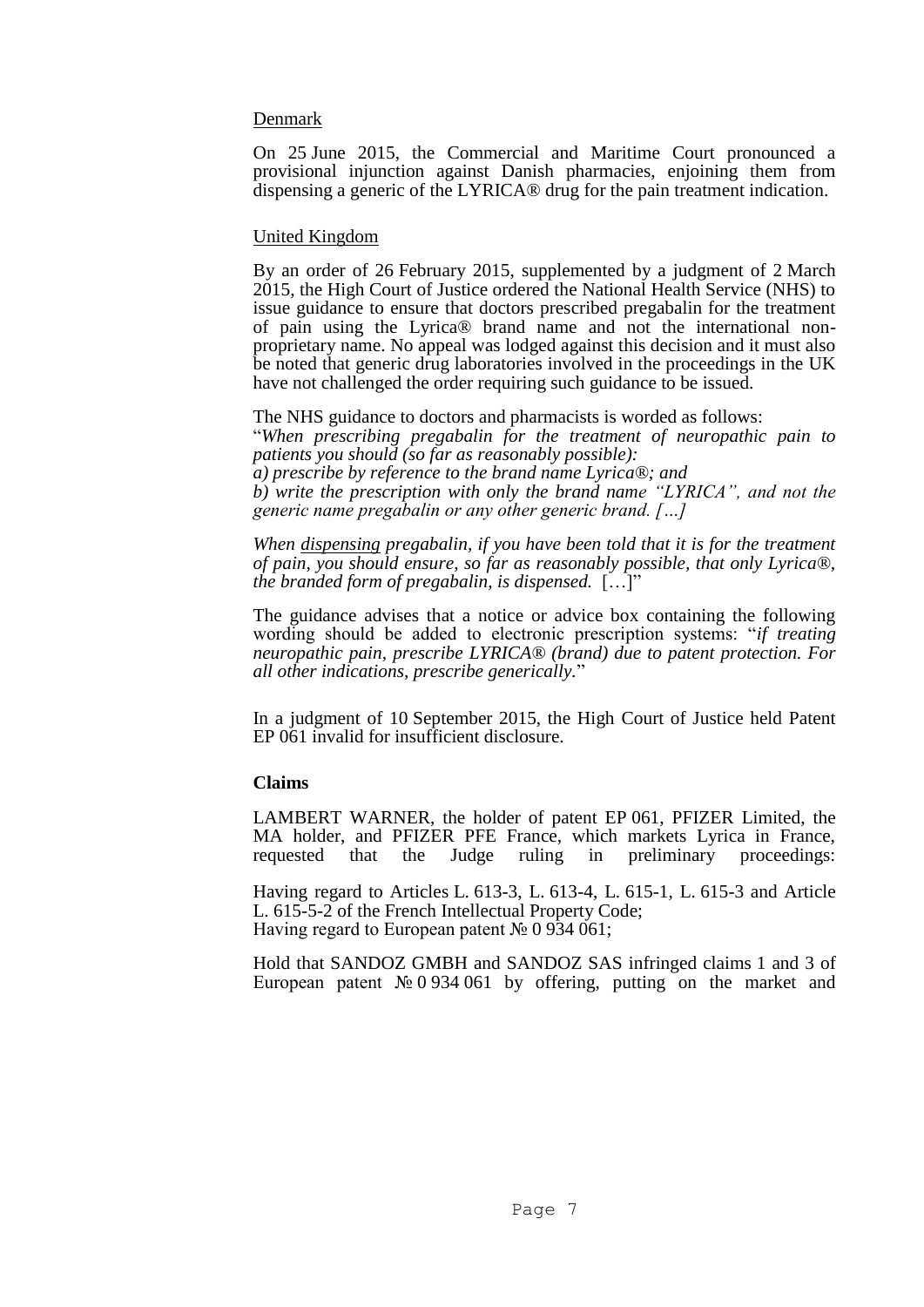importing drugs including pregabalin in their composition for the treatment of neuropathic pain, reproducing the characteristics of these claims.

Enjoin SANDOZ GmbH and SANDOZ from manufacturing, offering, putting on the market, using, importing, exporting, transhipping or holding for the aforementioned purposes, any drug including pregabalin in its composition until 16 July 2017, in excess of 10.24% of the units (capsules) of pregabalin sold in France in the preceding month, it being for the claimants to supply updated data on unit (capsule) sales of pregabalin each month to SANDOZ GmbH and SANDOZ SAS. Every three months, the above percentage of pregabalin units relating to non-patented indications will be adjusted based on updated data on the market share spread per indication, supplied by the claimants to SANDOZ GmbH and SANDOZ SAS. This injunction will be subject to a penalty of  $\epsilon$ 1,000 (ONE THOUSAND EUROS) per infringing capsule manufactured, imported, exported, transhipped, offered for sale, sold, used or held, from the date of service of the judgment to be handed down, in excess of 10.24% of the units (capsules) of pregabalin sold in France per month.

Order SANDOZ GmbH and SANDOZ SAS to recall and/or withdraw from distribution channels, including pharmacies, any pharmaceutical product reproducing the protected characteristics, i.e. those protected by claims 1 and 3 of European patent № 0 934 061, that they have manufactured, caused to be manufactured, imported, exported, transhipped, offered for sale, sold, used or held for the aforementioned purposes, in excess of 10.24% of the units (capsules) of pregabalin sold in France, subject to a penalty of  $\epsilon 1,000$  (ONE THOUSAND EUROS) per infringing capsule not recalled or withdrawn, to be effective 48 hours after the date of service of the judgment to be handed down.

Enjoin SANDOZ GmbH and SANDOZ SAS from taking part in invitations to tender relating to pregabalin unless such invitations to tender are exclusively and specifically restricted to epilepsy and generalised anxiety disorder, subject to a penalty of  $\epsilon$ 100,000 (ONE HUNDRED THOUSAND EUROS) per invitation to tender not exclusively and specifically restricted to epilepsy and generalised anxiety disorder in which SANDOZ GmbH and SANDOZ SAS would take part.

Order SANDOZ GmbH and SANDOZ SAS to issue a letter to the French College of Physicians and to all prescribing doctors registered with the College of Physicians, stating that:

*"In a ruling dated [XX], the President of the* tribunal de grande instance de Paris *(first instance court) ordered SANDOZ GmbH and SANDOZ SAS to notify you of the following:* 

*PRÉGABALINE SANDOZ GMBH is a generic drug based on the LYRICA® branded drug. LYRICA® is indicated in the treatment of neuropathic pain, epilepsy and generalised anxiety disorder.* 

*By virtue of European patent № 0 934 061, which covers the use of pregabalin in the preparation of a pharmaceutical composition for treating pain, due to expire on 16 July 2017, SANDOZ has removed the indication for pain from the summary of product characteristics of PRÉGABALINE SANDOZ GMBH so that PRÉGABALINE SANDOZ GMBH is only*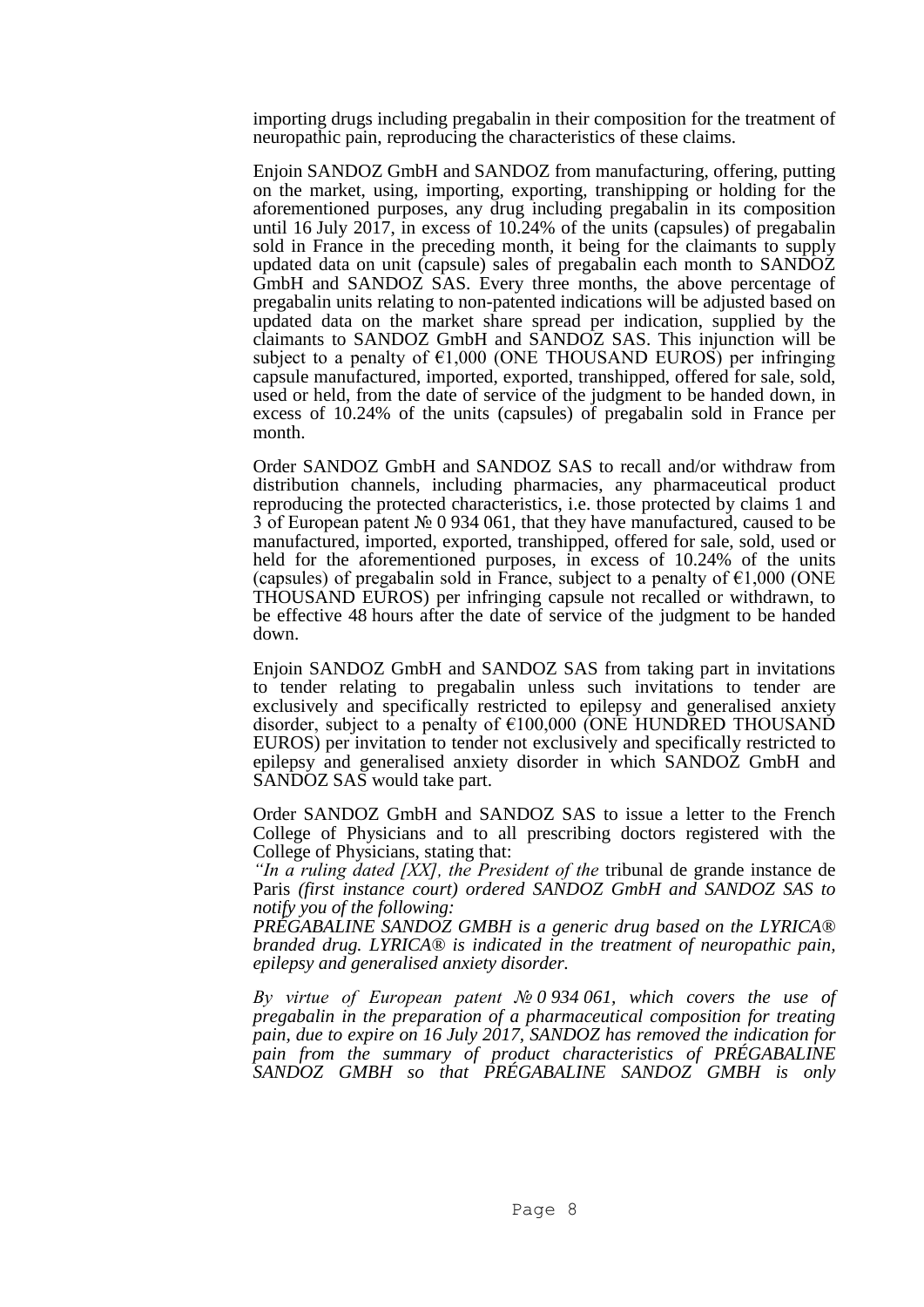*authorised for the treatment of epilepsy and generalised anxiety disorder. Therefore, it may neither be prescribed nor dispensed for pain treatment. Contrary to the statements made in our advert in* Le Quotidien du pharmacien*, the prospective market for PRÉGABALINE SANDOZ GMBH is not worth 144 million euros but, at best, 6.16 million euros.* 

*Accordingly, in compliance with the ruling of the Presiding Judge of the*  tribunal de grande instance de Paris *dated [XX], SANDOZ requests that you prescribe only by reference to the brand name LYRICA® where the drug is to be used to treat pain and that, in your prescriptions, you state 'not to be substituted'.* 

*Concerning the indications relating to the treatment of epilepsy or generalised anxiety disorder, prescriptions must continue to use the international nonproprietary name (INN), according to Article L. 5121-1-2 of the French Public Health Code."*

Order SANDOZ GmbH and SANDOZ SAS to send a letter to the French College of Pharmacists and to all pharmacists registered with the College of Pharmacists, stating that:

*"In a ruling dated [XX], the Presiding Judge of the* tribunal de grande instance de Paris *(first instance court) ordered SANDOZ GmbH and SANDOZ SAS to notify you of the following:* 

*PRÉGABALINE SANDOZ GMBH is a generic drug based on the LYRICA® branded drug. LYRICA® is indicated in the treatment of neuropathic pain, epilepsy and generalised anxiety disorder.* 

*By virtue of European patent № 0 934 061, which covers the use of pregabalin in the preparation of a pharmaceutical composition for treating pain, due to expire on 16 July 2017, SANDOZ has removed the indication for pain from the summary of product characteristics of PRÉGABALINE SANDOZ GMBH so that PRÉGABALINE SANDOZ GMBH is only authorised for the treatment of epilepsy and generalised anxiety disorder. Therefore, it may neither be prescribed nor dispensed for pain treatment. Contrary to the statements made in our advert in* Le Quotidien du pharmacien*, the prospective market for the drug PRÉGABALINE SANDOZ GMBH is not worth 144 million euros but, at best, 6.16 million euros.* 

*Accordingly, in compliance with the ruling of the President of the tribunal de grande instance de Paris dated [XX], SANDOZ requests that you prescribe only by reference to the brand name LYRICA® where the drug is to be used to treat pain.* 

*In this context, we would remind you that pharmacists have a duty to keep themselves abreast of a patient's condition in the light of their duty to advise and assist when dispensing medicines, as provided in the national agreement organising the relationship between pharmacists holding dispensary licences and the State health insurance authority.* 

*Where the drug is to be used in the treatment of epilepsy or generalised anxiety disorder, pharmacists retain the right to substitute a generic for the LYRICA® branded drug".*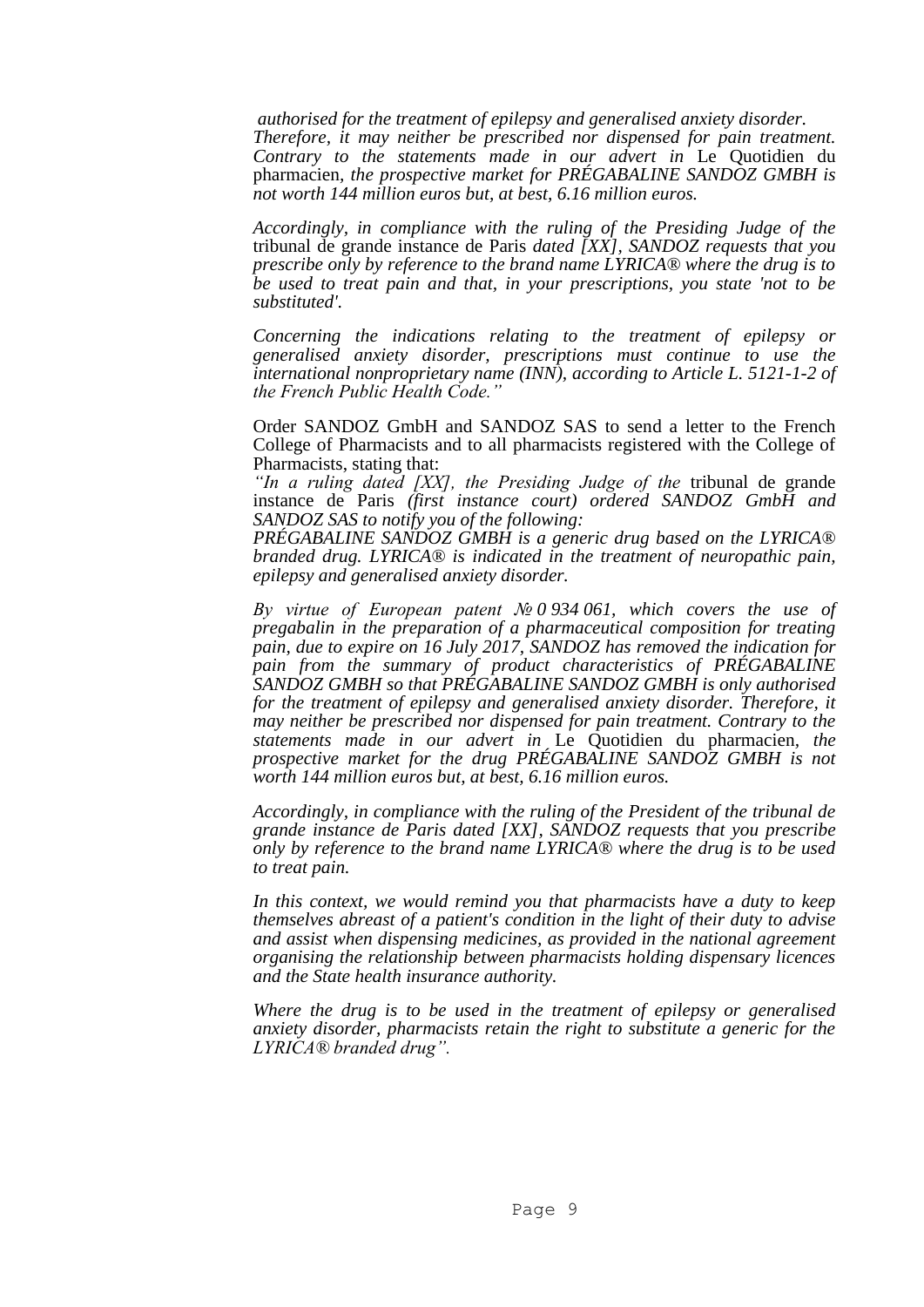Order SANDOZ GMBH and SANDOZ SAS to send the following statement to hospitals with respect to invitations to tender for pregabalin and pain in which SANDOZ GmbH and SANDOZ SAS would have taken part, subject to a penalty of  $E10,000$  (TEN THOUSAND EUROS) per late day, after a period of eight days after the date of service of the judgment to be handed down:

*"With regard to the public tender procedure / agreement that you have initiated / entered into with us covering the indication for the treatment of pain, we hereby notify you that we are not (or no longer) able to bid / supply you because this market is exclusively reserved to PFIZER's LYRICA® product until 16 July 2017. We are only entitled to participate in public tenders / agreements that offer an absolute guarantee that they are not aimed at procuring pregabalin for the treatment of pain".*

Order SANDOZ GmbH and SANDOZ SAS to inform third parties purchasing their PRÉGABALINE SANDOZ GmbH generic drugs that this drug cannot be prescribed or dispensed for the treatment of pain and to inform them that they cannot supply such generic drugs to third parties unless they can guarantee that this restriction will be respected $^{TN}$  and provide evidence thereof to the applicants.

Order SANDOZ GmbH and SANDOZ SAS not to use advertising materials not expressly restricted to the epilepsy and generalised anxiety disorder indications, including sales figure information, subject to a penalty of  $€100,000$  (ONE HUNDRED THOUSAND EUROS) for each non-complying advert still accessible after the date of service of the judgment to be handed down;

-Order the publication of the entire judgment, exclusively at the costs of SANDOZ GmBH and SANDOZ, in the form of a PDF document reproducing the entire decision and available via a visible hyperlink on the homepage of the website of SANDOZT GmBH and SANDOZ, regardless of the address for acceding this website, the title of the link being, in the appropriate language:

*"The* tribunal de grande instance de Paris *has issued an order in preliminary proceedings enjoining SANDOZ GmbH and SANDOZ SAS from supplying in France drugs containing pregabalin for the treatment of pain, which would constitute an infringement of PFIZER's rights. PRÉGABALINE SANDOZ GMBH may only be prescribed and dispensed for the treatment of epilepsy and generalised anxiety disorder"*

in a font of at least 20 (twenty) points for 6 (six) months, within eight days as of the service of the judgment to be handed down and under a penalty of €5,000 (FIVE THOUSAND EUROS) per day of delay.

-Authorise WARNER-LAMBERT LLC and PFIZER PFE France to publish the same declaration on the medium of their choice:

*"The* tribunal de grande instance de Paris *has issued an order in preliminary proceedings enjoining SANDOZ GmbH and SANDOZ SAS from supplying in France drugs containing pregabalin for the treatment of pain, which would constitute an infringement of PFIZER's rights. PRÉGABALINE SANDOZ GMBH may only be prescribed and dispensed for the treatment of epilepsy and generalised anxiety disorder"*

TN The passage "that this restriction will be respected" seems to be missing from the original French court order and was added in the translation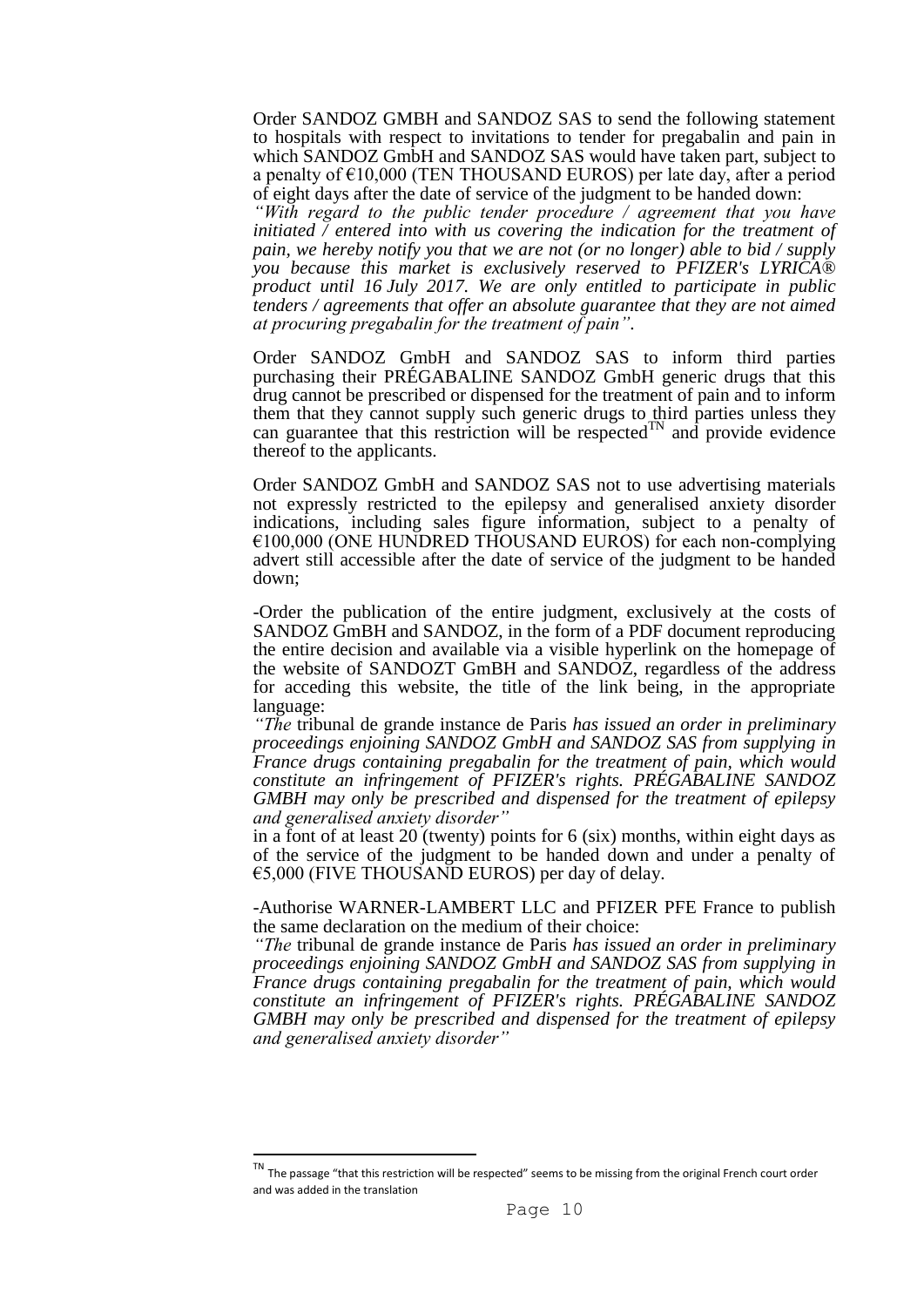Order SANDOZ GmbH and SANDOZ SAS, under a penalty of €10,000 (TEN THOUSAND EUROS) per day of delay after a period of eight days as of the day of service of the judgment to be handed down, to disclose all documents or information held by SANDOZ GmbH and SANDOZ SAS to determine the origin and distribution channels of pharmaceutical compositions reproducing the characteristics protected by claims 1 and 3 of European patent  $\mathcal{N}$  0 934 061, including (i) the names and addresses of manufacturers, wholesalers, importers, proprietors and other prior owners of these products; (ii) the quantities produced, imported, sold, delivered, received or ordered and (iii) the prices and other benefits received in consideration for the infringing products.

Hold that the Presiding Judge will have jurisdiction to rule, if necessary, on the calculation of the penalties he will have set.

Order SANDOZ GmbH and SANDOZ SAS to pay the claimants  $\epsilon$ 200,000 (TWO HUNDRED THOUSAND EUROS) pursuant to Article 700 of the French Civil Procedure Code.

Order SANDOZ GMBH and SANDOZ, jointly and severally, to pay all the costs.

Recall that the decision to be handed down will be provisionally enforceable as of right.

At the hearing, the claimants reiterated their claims and submitted their arguments orally.

They claimed that patent EP 061 was valid and was neither insufficiently disclosed, because a sufficient number of tests and experiments had been carried out at the patent application stage, nor lacked an inventive step, because a person skilled in the art would logically be interested in the new anti-convulsion drugs for the treatment of neuropathic pain but nothing would prompt him to take a particular interest in PRÉGABALINE.

They claimed to have acquired the patent rights from the inventor, the only person entitled to apply for a patent in the United States, and an employee of Davis Research, at the filing date, as US legislation is fairly similar to the French provisions applicable to inventions made in the performance of the employee's duties. Accordingly, there is no basis for challenging the assignment of the priority right and, therefore, the ability to assert another PFIZER Limited patent with respect to novelty.

They explained why SANDOZ was committing a direct infringement of claims 1 and 3 of Patent EP 061, in particular:

\* the respective sizes and special characteristics of the markets for the various indications;

\* the reference by SANDOZ to the patented indication in its promotional and marketing activities,

\* the failure by SANDOZ to take any steps with regard to the French authorities to prevent the infringement of Patent EP 061;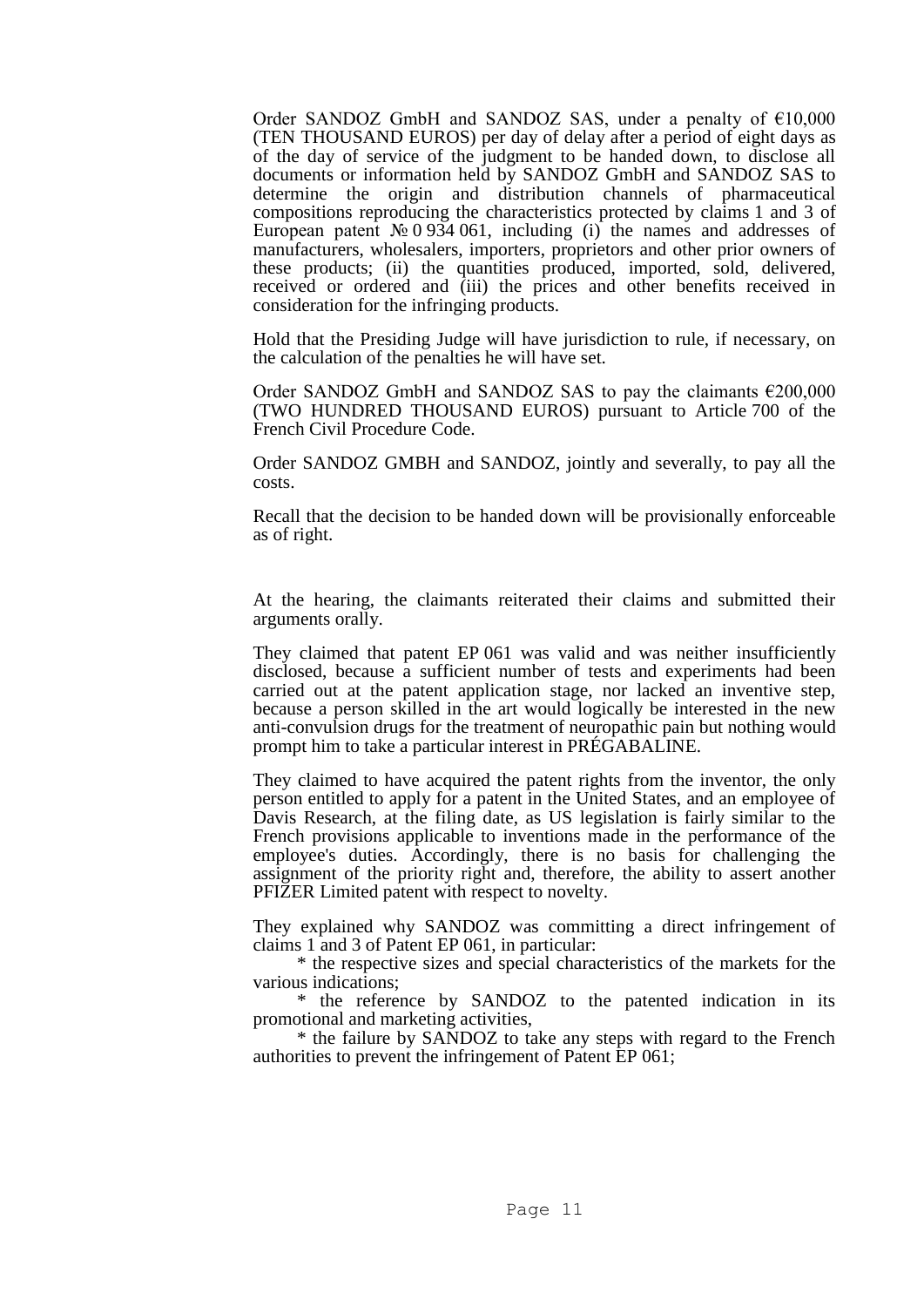\* SANDOZ's deceptive tactics, showing its determination to market its generic drug for the patented indication.

In their pleading presented orally at the hearing, SANDOZ GmbH and SANDOZ SAS requested that the judge ruling in preliminary proceedings: Hold that preliminary proceedings are not justified.

Dismiss all of the claimants' claims.

Order the claimants, jointly and severally, to pay Sandoz 100,000 euros pursuant to Article 700 of the French Civil Procedure Code, Order the claimants to pay all the legal costs pursuant to Article 700 of the French Civil Procedure Code.

In the alternative, Prescribe any additional information measure targeted at health professionals that the Judge ruling in preliminary proceedings will consider necessary; postpone the proceedings for a hearing at a later date to verify that the additional information measure has been duly conducted.

In the further alternative, if a legal limitation on the sales of Prégabaline Sandoz should be imposed, Limit such sales to 31% of the total market for Prégabaline in France, the size of the market to be updated, *inter partes*, every three months.

They argued that the aim of the system of issuing marketing authorisations to generics manufacturers only for pharmaceutical compositions in the public domain is to allow the marketing of the molecule for indications that are no longer protected and thus to avoid placing generics manufacturers in a position where they are infringing rights; that they only intended to market PRÉGABALINE SANDOZ GmbH for two indications: epilepsy and GAD; that, for this purpose, they removed all reference to treatment for neuropathic pain from the leaflet and, more importantly, notified the claimants of their intention to restrict their product to these indications, informed health professionals, doctors, pharmacists and wholesalers that their generic drug could not be prescribed for neuropathic pain because the indication was protected by the PFIZER Limited patent.

They further specified that the marketing information published in *Le Quotidien du pharmacien*, indicating a prospective market worth 144 million euros was in line with the indications of PRÉGABALINE SANDOZ GMBH and could not be misleading to pharmacists who do not necessarily know the size of the pregabalin market.

They denied any direct infringement as well as any contributory infringement by supplying means.

Finally, they challenged the validity of the patent for insufficient disclosure because the mentioned tests do not in any way demonstrate a treatment for neuropathic pain, but only a pain treatment, due to a lack of inventive step because numerous documents establish that it has been known since 1949 that anticonvulsants may have an effect on the treatment of pain; that the two new effective anticonvulsants discovered in the 1990s are pregabalin and  $\overline{N}$ ;

that the first one was patented before a MA was granted, while the second one was not patented for this indication, but was tested by

Word missing (probably "gabapentin").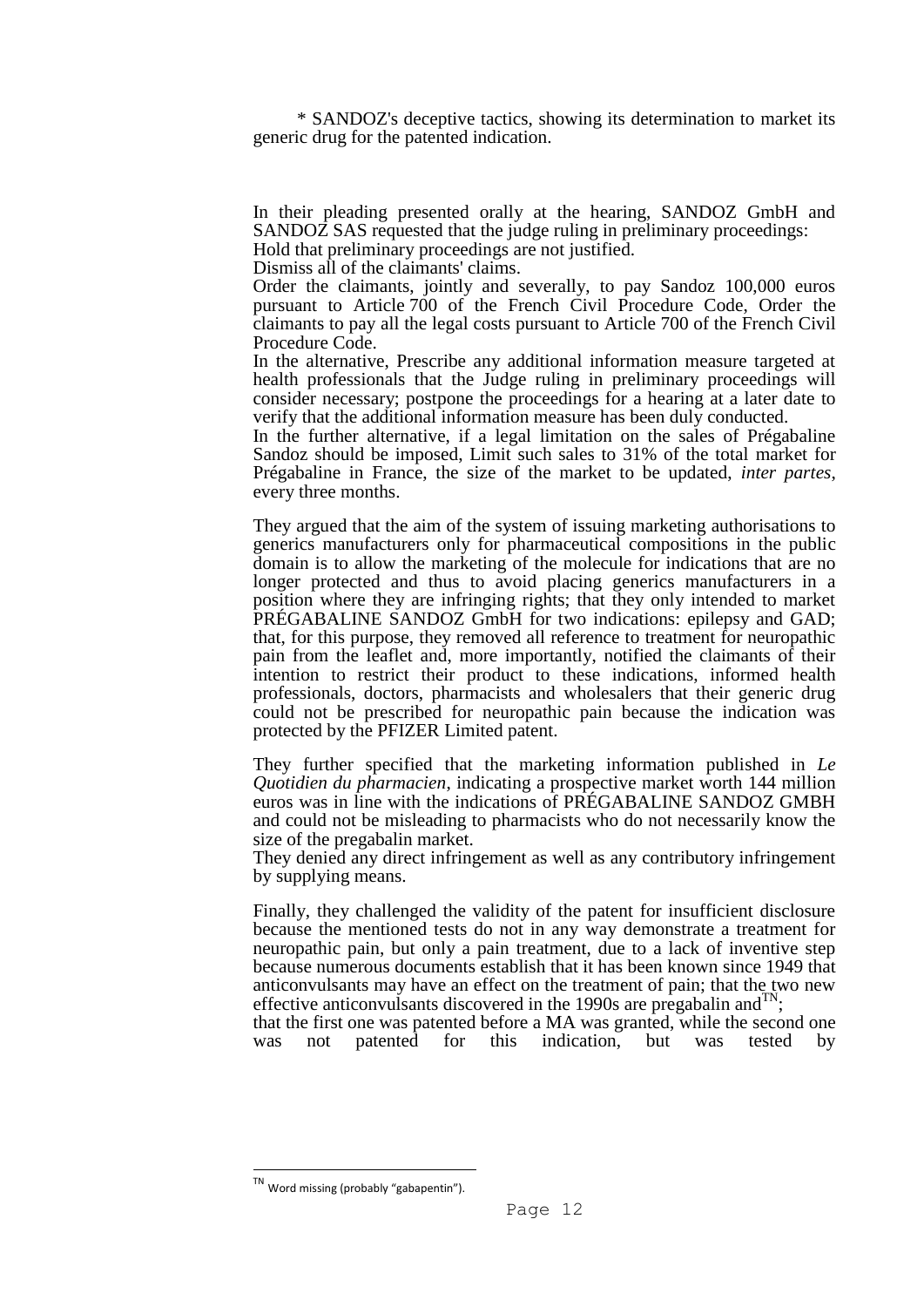practitioners who quickly made it known that the drug was effective in treating neuropathic pain; that clinical trials were conducted, resulting in the grant of a MA for NEUROTIN; that this proves that testing PRÉGABALINE as a pain treatment was obvious, which deprives the asserted claims of any inventive step.

As regards Patent EP 061, they added that no evidence had been adduced to prove that the inventor had assigned his priority right to his employer and that, accordingly, the claimants cannot assert it, and that the patent granted for the treatment of inflammatory pain for the same molecule combined with kaolin can be asserted as regards novelty.

They pointed out that Patent EP 061 has been challenged on the merits by MYLAN so that it could market pregabalin for the three indications in the MA.

At the 19 October hearing, SANDOZ suggested, with the agreement of the  $ANSM<sup>TN</sup>$ , that they should publish a new advert, clearly informing doctors, respecting their freedom to prescribe and the interests of patients, that, if they prescribe pregabalin for the treatment of pain, they would be infringing PFIZER's rights under the claimants' Patent EP 061; that to avoid such a risk, all they needed to do was to indicate in their prescriptions "LYRICA, not to be substituted"; and informing pharmacists that, if a doctor fails to state the indication for which the Lyrica is prescribed, they should enquire as to the doctor's intention and should not replace the Lyrica with PRÉGABALINE SANDOZ GmbH because doing so would infringe WARNER LAMBERT's patent rights.

It was agreed that the wording of the advert, to be approved by an ANSM committee that meets only once a quarter, could be agreed by the parties and, if the parties did not reach agreement, they could refer the matter back to the Judge ruling in preliminary proceedings the following day; that if the ANSM gave rapid approval for the publication of the amended information or an early date for a decision on the advert, SANDOZ would alert the Judge ruling in preliminary proceedings, at the same time as the claimants, during the deliberation period.

On Tuesday, 20 October, the parties indicated that they had reached an agreement on the wording of the corrected statement to health professionals; SANDOZ FRANCE specified that the ANSM had considered that this was an information notice, not an advertisement, and that, as such, it did not require ANSM approval, a position that it had already adopted in relation to the first notice back in the summer.

SANDOZ informed the Judge ruling in preliminary proceedings and Pfizer that it agreed to provide information to a wider group of health professionals, in particular hospital doctors and pharmacists not targeted by the previous letter; that they would reissue their mailing using Celtipharm, but with a larger database; that using this method, the corrective message would reach almost all pharmacists; and that they were willing to send out another mass mailing through another company suggested by the claimants with a wider doctor database; that they accepted including geriatricians and rheumatologists in the list of doctors,

The French agency for drug and health products safety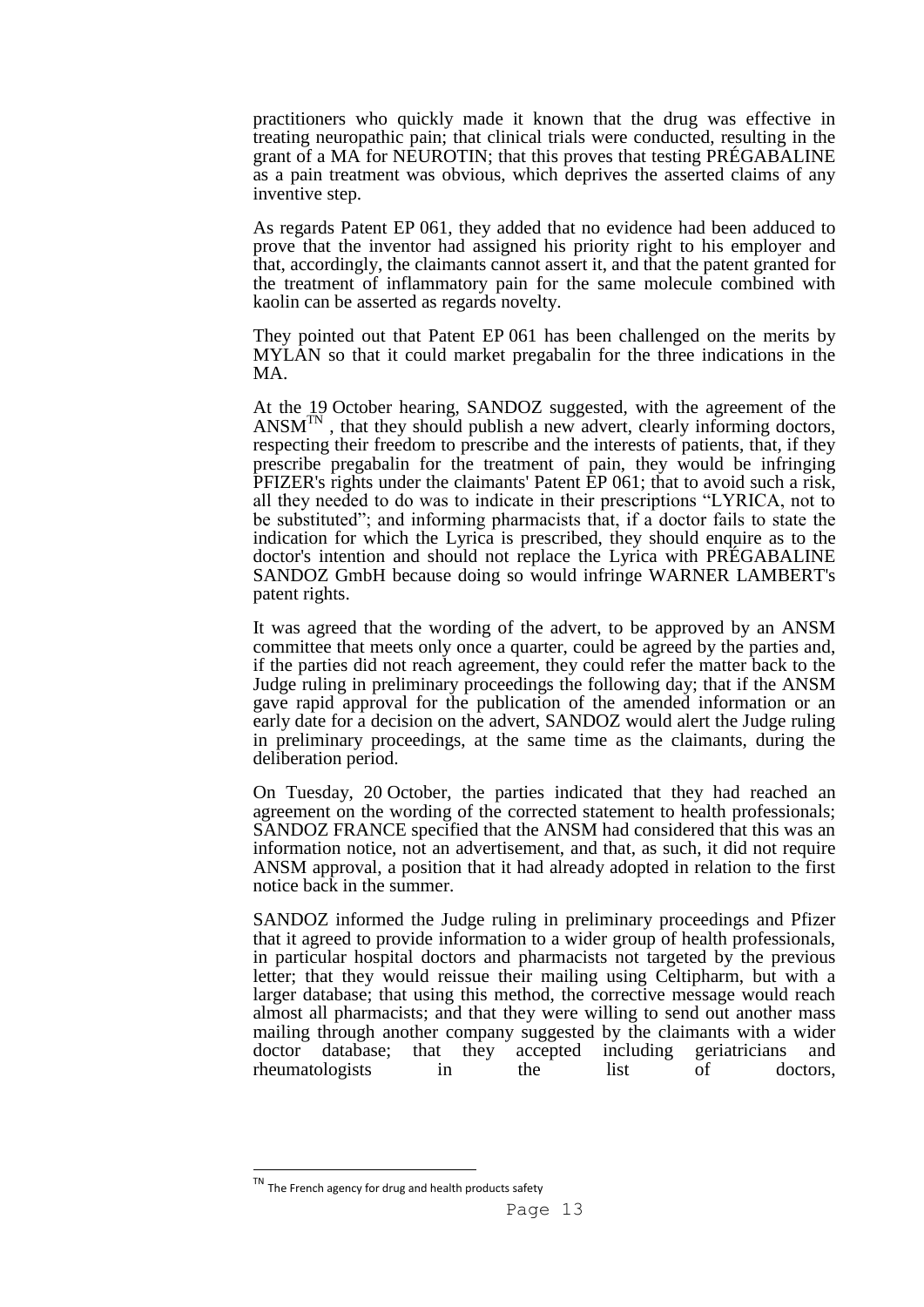without acknowledging, at this stage, that Patent EP 061 protects all forms of pain treatment.

The case was adjourned until 26 October at 11:00 a.m. for verification of the emails dispatched by SANDOZ.

At this hearing, SANDOZ proved by producing exhibits № 46 and 47 that the corrected information had been sent out to around 100,000 health professionals over three working days, at a cost of more than 40,000 euros using Celtipharm and IMS, in the following sectors:

high street pharmacists, hospital pharmacists, GPs, rheumatologists, neurologists, psychiatrists, anaesthesiologists, oncologists, diabetes specialists, geriatricians and orthopaedic surgeons.

The claimants persisted in their claims with respect to the information to be issued to the College of Physicians and College of Pharmacists, the changes to the advert in *Le Quotidien du Pharmacien*, the limitation of the supply of PRÉGABALINE SANDOZ GmbH to a market share of no more than 14% and the injunction from submitting bids in public tender procedures relating to PRÉGABALINE SANDOZ GmbH in the treatment of pain.

SANDOZ replied that it had only provided this additional information in such a short time to provide more comprehensive information to drug prescribers and dispensers but that they denied committing any infringement and, in the alternative, they challenged the validity of the patent.

They added that they did not believe that the court had the power, especially not in summary proceedings, to limit the supply of PRÉGABALINE SANDOZ GmbH to the market share percentage requested by the claimants.

## **WHEREUPON**

*On the requests lodged before the Judge ruling in preliminary proceedings* 

Article L 615-3 of the French Intellectual Property Code provides: *"Any person with authority to bring an action for infringement may, in preliminary proceedings, request that the competent civil court order, under a penalty of a daily fine if necessary, against the alleged infringer or intermediaries whose services he uses, any measure aimed at preventing an infringement about to be committed against rights conferred by the intellectual property right or aimed at stopping any further allegedly infringing act.* 

*The competent civil court may also order ex parte urgent measures when the circumstances require that such measures should not be taken in the presence of both parties, in particular when any delay would be likely to cause irreparable damage to the claimant."*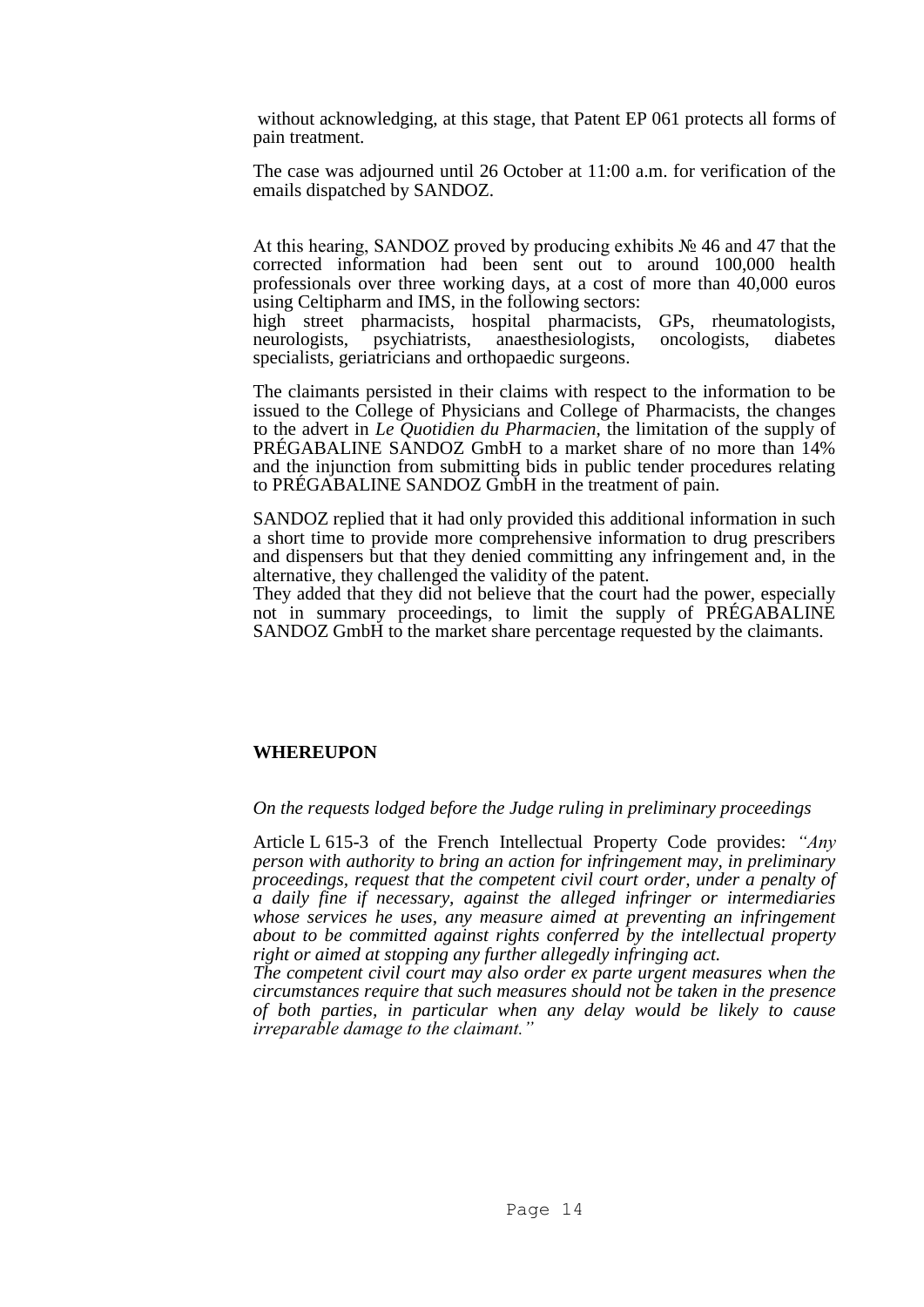It is alleged that, although apparently complying with the duties of a generics manufacturer with benefit of a restricted MA, SANDOZ is committing a direct infringement, as a main claim, and a contributory infringement by supplying means, in the alternative.

Therefore, the Judge ruling in preliminary proceedings needs to rule on the objections to the requested measures and these objections may relate to the validity of the patent itself, which is the case here; the Judge ruling in preliminary proceedings will then decide whether the objections are genuine and will evaluate the defendants' denial of the infringements alleged by the claimants against the claims lodged by the said claimants and then decide, assessing risks on both sides, whether or not to prohibit sales of the generic composition.

The infringement itself is disputed on the grounds that, as the patent contains a "Swiss form" claim, i.e. a process rather than a product claim, there can be no proven direct infringement, and that the evidence is no more compelling for a case of contributory infringement by supplying means.

In this case, as SANDOZ chose not to challenge the validity of Patent EP 061 before marketing its PRÉGABALINE SANDOZ GmbH, but rather to apply for a restricted MA, which it was granted, to enter the market for the two indications now in the public domain, the Court will first rule on whether there is a plausible infringement, i.e. whether or not the conditions of marketing of Pregabalin Sandoz GmbH infringe WARNER LAMBERT's Patent EP 061, before considering, if necessary, the challenges to patent EP 061

## **On the alleged infringement**

*On the "direct" infringement by exceeding the market share relating to the indications included in the restricted MA.* 

Pfizer argues that, in 2014, prescriptions of LYRICA® for the treatment of pain represented about 88% of the total sales of LYRICA® (72 % of which were for the treatment of neuropathic pain); that the drug's use for treating epilepsy and generalised anxiety disorder represented only about 1% each of total sales of LYRICA®; that this data was supplied by IMS, a reputable, independent supplier of medical data, based on data from a sample group of doctors.

It indicates that the latest data shows a level of market share already acquired by PRÉGABALINE SANDOZ GmbH since its market launch, which proves that a direct infringement has been committed.

It adds that SANDOZ's determination to acquire a greater market share than available is clear from the advert published in *Le Quotidien du pharmacien* because this advert states that the prospective market is worth about 144 million euros, which is the entire pregabalin market if calculated at the generic drug price.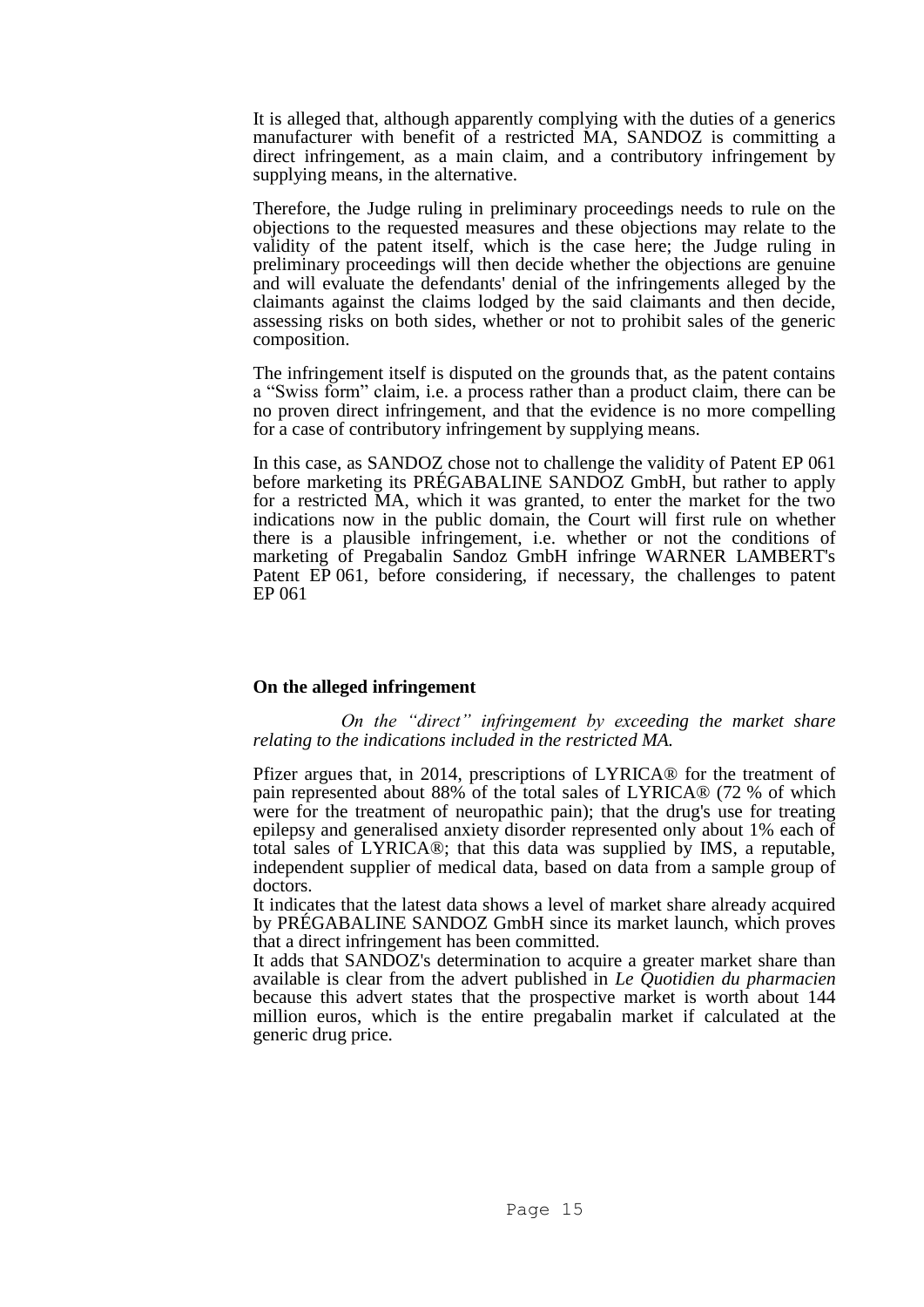SANDOZ essentially disputes that there can be no case of direct infringement because it is a process claim and the allegations of infringement are not being made against the manufacturer but against the distributor; it disputes that the market share figures given by Pfizer are based on data supplied by IMS because they have been reworked by the claimants using an unreliable method of calculation; that the percentage of prescriptions for unidentified indications was systematically added to the pain treatment figures so that the free portion of the market share available to generic manufacturers is not 14%, as claimed by Pfizer, but 30%.

Sandoz argued that the reference to a prospective market worth 144 million euros was not an admission of their determination to conquer the entire pregabalin market, which is worth an estimated 144 million euros, but an unnecessary comment made by their sales department; that an infringement must be assessed objectively and not subjectively, so that intentions have no part to play in the appraisal.

*Whereupon:* 

Article L. 613-3 of the French Intellectual Property Code provides:

"*The following shall be prohibited, save consent by the owner of the patent: a)Making, offering, putting on the market, using (Act № 2014-315 of 11 March 2014, Art 6) ,importing, exporting, trans-shipping a product which is the subject-matter of the patent, or importing or stocking a product for such purposes;* 

*b)Using a process which is the subject matter of the patent or, when the third party knows, or it is obvious in the circumstances, that the use of the process is prohibited without the consent of the owner of the patent, offering the process for use on French territory;* 

*c)Offering, putting on the market, using, importing, exporting, trans-shipping the product obtained directly by a process which is the subject matter of the patent or stocking a product for such purposes.* 

It is established that the conditions in subparagraphs a and b of Article L. 613-3 of the French Intellectual Property Code are not applicable to the present case since subparagraph a) relates to a product claim and since subparagraph b) relating to a process invention can only be asserted against the manufacturer.

In the case of (c), it should be established whether the offer for sale by SANDOZ FRANCE of the product obtained using the process and manufactured outside France, and the import of that product by SANDOZ GmbH, are in breach of the conditions of  $(b)$ .

It is not disputed that SANDOZ GmbH was granted a "carved out" MA by the European Medicines Agency to market pregabalin to treat the epilepsy and GAD indications, but not to treat neuropathic pain; that SANDOZ SANDOZ has been selling PRÉGABALINE SANDOZ GmbH in France since the end of September 2015; and that it sent the following information letter to doctors (more than 30,000) and pharmacists (more than 19,000) by email:

#### *"Information about Prégabaline Sandoz GmbH*

*In the near future, Sandoz will be launching its Prégabaline Sandoz GmbH® generic on the market pursuant to the grant of a marketing authorisation for this drug.*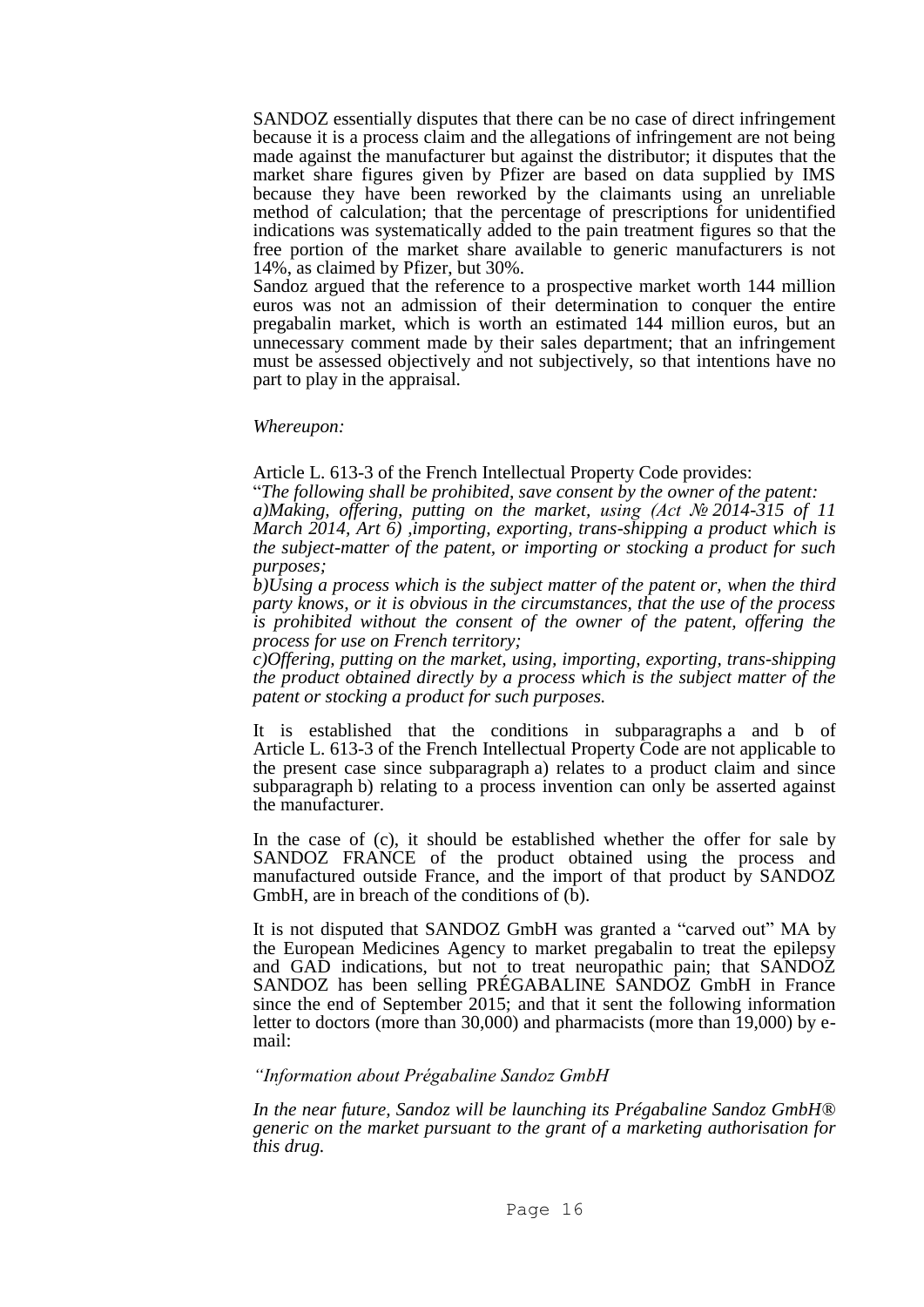*Prégabaline Sandoz GmbH® is indicated:* 

*• as an adjunctive therapy in adults in the treatment of partial epileptic seizures with or without secondary generalisation.* 

*• in the treatment of Generalised Anxiety Disorder (GAD) in adults.* 

*Please be informed that Prégabaline Sandoz GmbH® is not indicated in the treatment of neuropathic pain insofar as this indication is protected by a patent owned by Warner-Lambert Company LLC (a Pfizer Group company).* 

*Therefore, for reasons associated with the patent protection, Sandoz has decided not to market a prégabaline-based drug for the treatment of neuropathic pain and this indication is not included in the Summary of Product Characteristics for Prégabaline Sandoz GmbH®* 

*You will be notified by Sandoz, should this position change.* 

*The products concerned are: Prégabaline Sandoz GmbH ® 25 mg, capsule Prégabaline Sandoz GmbH ® 50 mg, capsule Prégabaline Sandoz GmbH ® 75 mg, capsule Prégabaline Sandoz GmbH ® 100 mg, capsule Prégabaline Sandoz GmbH ® 150 mg, capsule Prégabaline Sandoz GmbH ® 200 mg, capsule Prégabaline Sandoz GmbH ® 300 mg, capsule* 

*These compounds have been granted generic MAs based on Lyrica® 25 mg, 50 mg, 75 mg, 100 mg, 150 mg, 200 mg and 300 mg, capsule, dated 16 June 2015, and are awaiting registration in the list of generic drugs maintained by the ANSM.* 

*To avoid infringing the patent rights, you should only prescribe / dispense Prégabaline Sandoz GmbH® for indications that do not include the treatment of neuropathic pain.* 

The claimants do not dispute that the marketing of PRÉGABALINE SANDOZ GmbH for the two indications disclosed in its leaflet infringe their patent EP061.

On the issue of the "rights-free" market share, it should be recalled that, although free trade is the rule, the medicines market is governed by regulatory provisions authorising the marketing, and that Pfizer is entitled to a monopoly based on its patent EP061.

None of the parties have challenged the data supplied by the IMS.

The data are based on data sourced from 1190 doctors, GPs (400) and specialists (790, not including geriatricians). The panel doctors use the International Statistical Classification of Diseases (ICD 10) codes in their prescriptions.

However, the exhibits validly produced in court by Pfizer are the result of work carried out by its departments, transforming raw IMS data associated with a particular code for each disease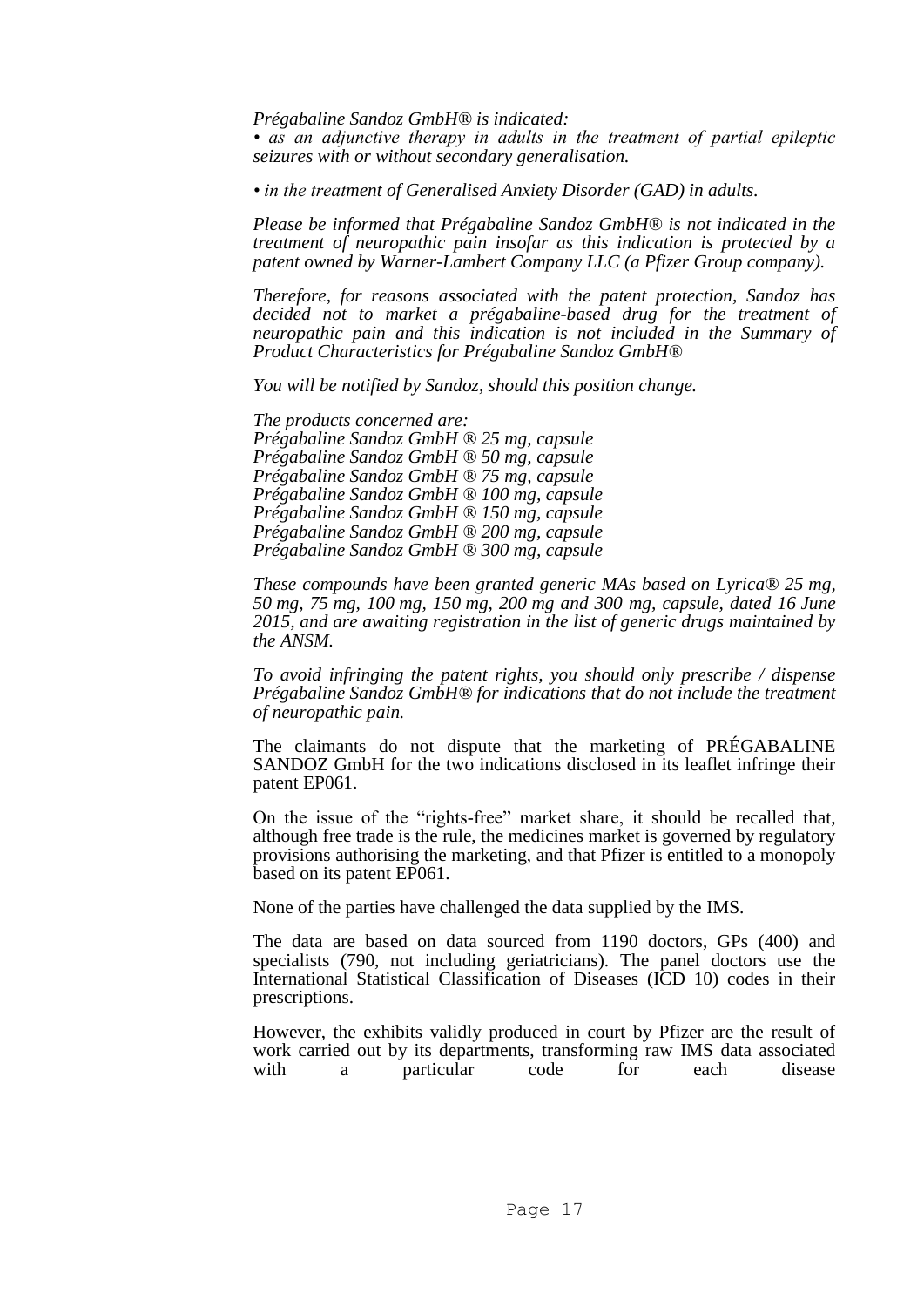treated by pregabalin into data assigned to the various indications in the global MA.

The IMS document defines the following level 1 categories: epilepsy, other conditions, pain, psychiatry and unspecified, then in a more detailed table, the pain sub-categories.

In this case, it is not possible to understand how the ICD categories have been applied to incorporate some pain indications into the general neuropathic pain category that should not be included in this category.

Accordingly, the figure of 86 % to 88 % of the level 1 category relates to pain in general.

However, although Pfizer only has a MA for the treatment of neuropathic pain, this action is based on Patent EP061, particularly claims 1 and 3, relating to the use of pregabalin in the preparation of a pharmaceutical composition for the treatment of pain and, more particularly for the treatment of neuropathic pain.

Consequently, PFIZER's Patent EP061 covers pain treatment in the broad sense even if only one MA was issued for the treatment of neuropathic pain, so that PRÉGABALINE SANDOZ GmbH cannot be marketed for pain treatment in general.

Although Lyrica may have been used by practitioners for a much broader range of pain, therefore outside the MA, this is not a relevant factor to an infringement claim (it is a public health matter).

Accordingly, the reference market to take into account with regard to the asserted claims is the global pain treatment market, i.e. 86 % of the pregabalin market, although, at this stage, Sandoz's objection that the patent cannot offer valid protection for all pain treatments should not be overlooked.

It would appear from the data provided by  $GERS^{TN}$ , the veracity of which has not been challenged, that, in week 41, i.e. 3 weeks after its market launch, PRÉGABALINE SANDOZ GmbH achieved a market share of 16.96 %, i.e. 2.96 % above the authorised market share threshold.

Accordingly, doctors have prescribed and pharmacists have dispensed PRÉGABALINE SANDOZ GmbH in excess of the market share reserved for treatments other than pain relief, i.e. they have prescribed and dispensed it for an unauthorised indication.

However, in assessing whether or not SANDOZ FRANCE can be held liable for infringement, it should be verified whether the company has complied with its obligations because it holds a MA for two indications that are not patent-protected.

In fact, only an offer for sale or marketing, and for SANDOZ GmbH and SANDOZ FRANCE, an import of PRÉGABALINE SANDOZ GmbH manufactured by SANDOZ (LEK) in Slovenia, contravening claims 1 and 3 of Patent EP061, can constitute an act of infringement according to the provisions of Article L. 613-3 (c) cited above.

Groupement pour l'Élaboration et la Réalisation des Statistiques (Statistics Preparation and Production Group)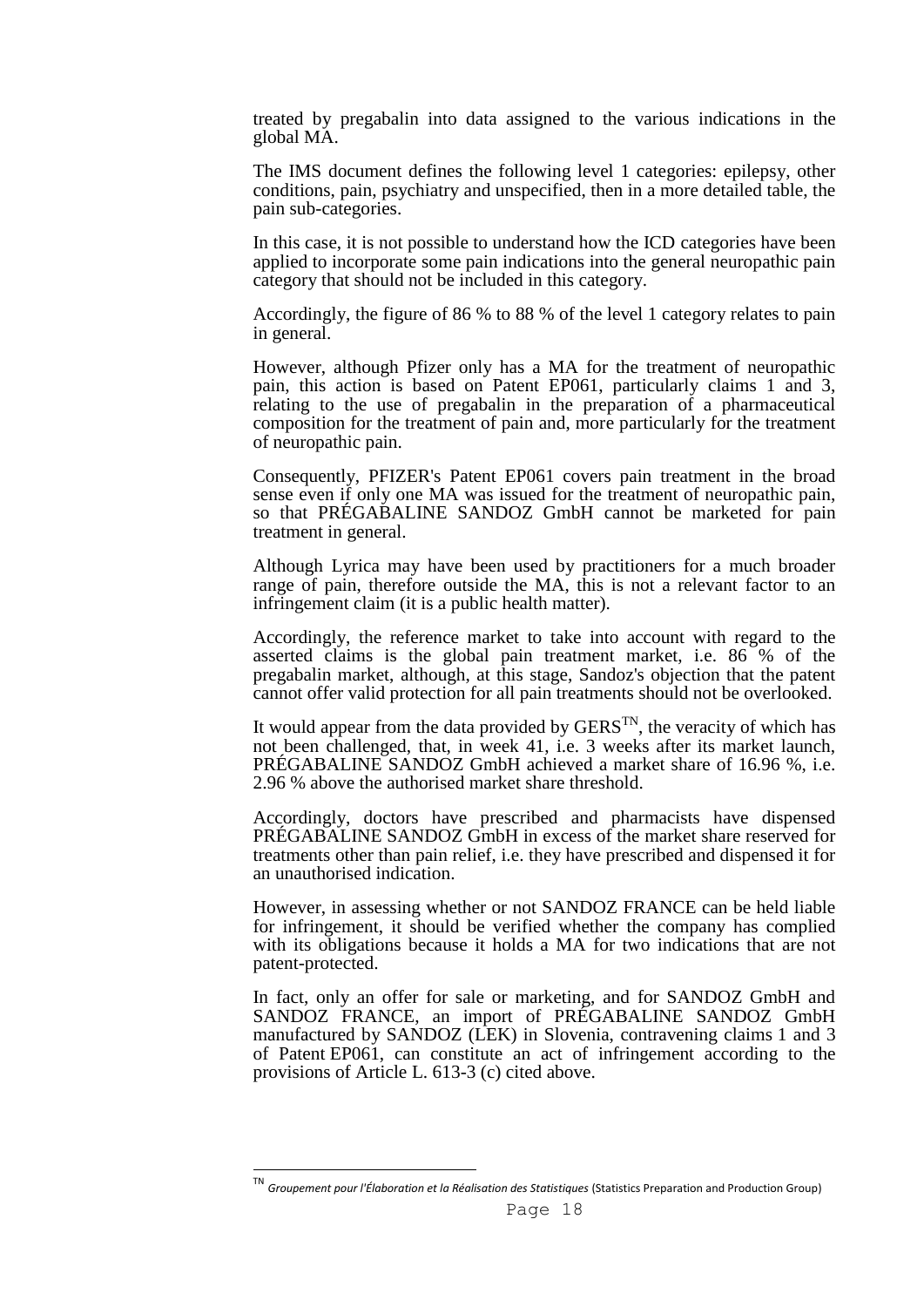As stated above, the obligations imposed on a generics manufacturer selling a drug for which it has been granted a MA solely for indications that are in the public domain, where the active substance is still protected for another indication (in this case the treatment of pain in the very broad sense of the term, by a patent, in this instance Patent EP 061) have been honoured because the leaflet refers only to the two indications (epilepsy and GAD) for which SANDOZ GmbH has been granted its MA and because an information letter has been sent to doctors and pharmacists.

The applicants are criticising SANDOZ for not asking the French health authorities to post a communiqué on their website or one targeted at doctors and pharmacists to alert them to the fact that PRÉGABALINE SANDOZ GmbH cannot be prescribed or dispensed for neuropathic pain or pain in general.

However, although they have produced in court the information released and distributed in other European countries on the websites of health authorities or in information letters sent to health professionals, they have not provided information about the process that led to the publication of such information letters, as to whether they were posted online or sent out pursuant to proactive action on the part of SANDOZ, or whether the health authorities did so at their own initiative or at the express request of Pfizer.

In this case, there is no proof that SANDOZ has the possibility of asking the ANSM to put out such a message to doctors and pharmacists, but it is for Pfizer, aware of SANDOZ's applications for MAs, to alert the French health authorities in order to obtain an institutional announcement on the matter.

Finally, it appears from the correspondence between the parties that:

\* on 30 April 2015, SANDOZ GmbH wrote to PFIZER Limited "proactively" according to the wording of the letter to reassure it that PRÉGABALINE SANDOZ GmbH will not be indicated as a treatment for neuropathic pain and that it would respect Patent EP 061 at least until it has been cancelled or has expired.

\* on 20 May 2015, PFIZER Limited replied that it had noted the undertaking of SANDOZ GmbH and that it wanted information about the market launch of PRÉGABALINE SANDOZ GmbH in the UK.

\* in a letter dated 12 June 2015, SANDOZ undertook only to sell PRÉGABALINE SANDOZ GmbH for the indications cited in its MA, only to produce promotional materials for these indications, to send out information notices "to the relevant customers and authorities in the market explaining expressly that the SANDOZ drug was only indicated in the treatment of GAD and epilepsy and should not be supplied for the treatment of neuropathic pain" and encouraged PFIZER Limited to correspond with the appropriate organisations and authorities to ensure that LYRICA would be prescribed and supplied in the treatment of neuropathic pain, specifying that it would join if necessary Pfizer's communications on this subject.

\* in a letter dated 27 July, PFIZER Limited's attorneys-at-law requested clarifications from SANDOZ GmbH on the content of the letter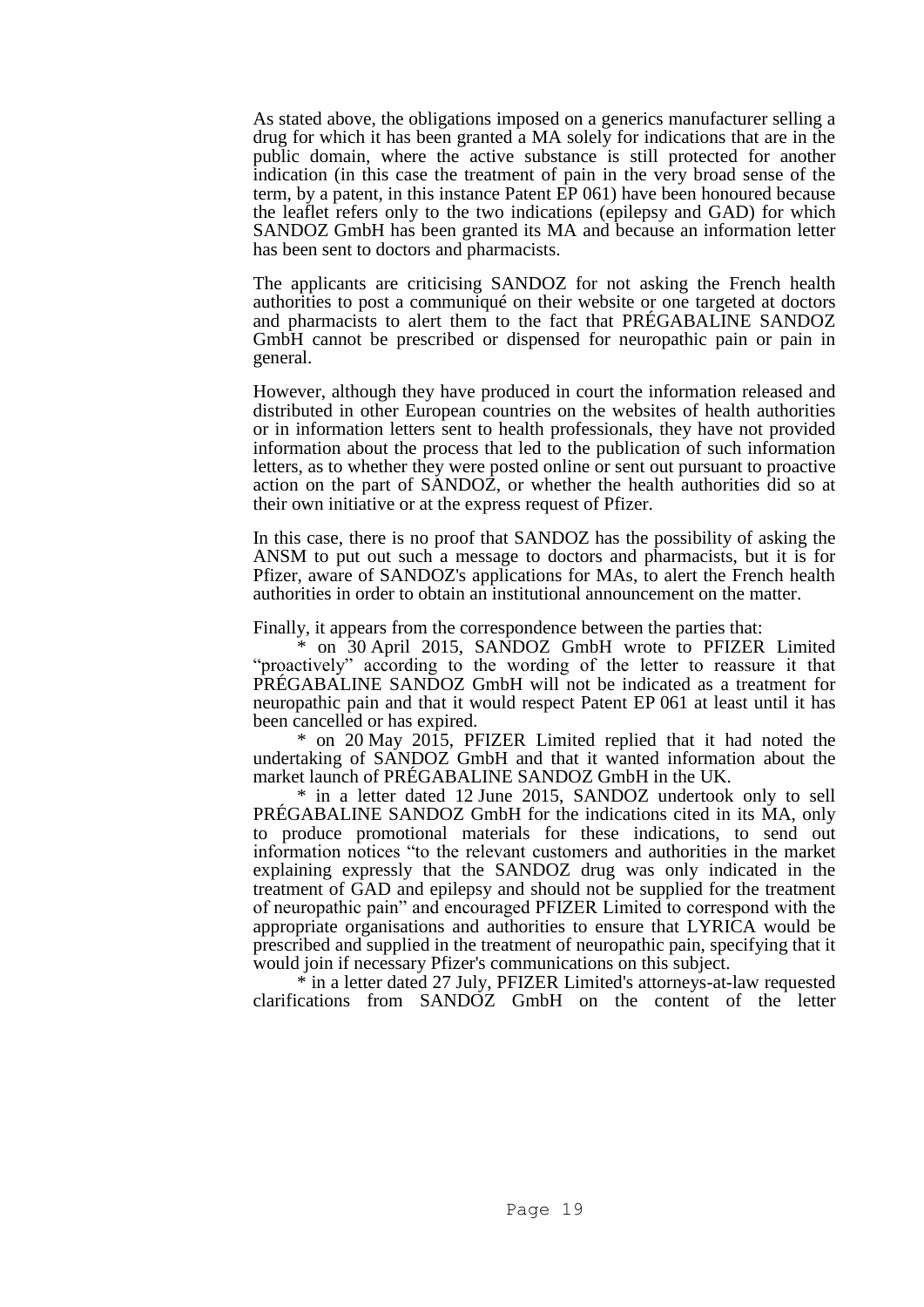received from the  $CEPS^{TN}$  on 16 July and enclosed the letter sent to the ANSM the same day.

\*on 31 August, SANDOZ GmbH replied that it did not agree with the "free-of-right" market share figures; that it would forward Pfizer the letters addressed to customers and the authorities concerned by the market as soon as they were sent out and that it would have preferred to be warned about the letter sent to the ANSM giving notice of their agreement in order to join in the steps taken by PFIZER PFE France to arrange an institutional information for doctors and pharmacists.

\* on 29 September, PFIZER Limited's attorneys-at-law wrote to SANDOZ GmbH<sup>T</sup>s legal officers, expressing their astonishment that: - they had not sent letters to the CEPS, the ANSM, the  $HAS^{TN}$ , UNCAM<sup>TN</sup>, pharmacies and hospitals to prevent PRÉGABALINE SANDOZ GmbH from being prescribed, dispensed, substituted and/or reimbursed for the treatment of neuropathic pain, and that such letters should have been sent out before the market launch of the drug, not afterwards;

- there had been a change in the assessment of the validity of patent EP 061;

- there had been no explanation of the reasons for their disagreement with regard to the market shares;

\* on 7 October 2015, SANDOZ GmbH replied that: - the letter of 29 September contained errors; - it had never said that patent EP 061 was valid since it had challenged its validity in Germany and other parties had done the same in France but it had given its undertaking to respect PFIZER Limited's rights until patent EP 061 was held invalid or had expired;

-it had complied with its undertaking, referring in the leaflet only to epilepsy and GAD;

- it had attached to its letter the email sent out to pharmacists and doctors at the beginning of October;

- it considers that it is up to Pfizer to take further steps or to suggest such steps to Sandoz, but with greater clarity and in less general terms.

Further:

**.** 

\* PFIZER PFE France wrote to the ANSM on 27 July 2015 expressing its concern about the upcoming market launch of PRÉGABALINE SANDOZ GmbH and the risk, that it considered very real, of this drug being prescribed and dispensed for the protected indication of the molecule; it set out its rights and asked the ANSM to keep it informed of the actions that it intended to take to prevent the dispensing of generics for the patented indication and gave an account of the measures taken in other countries; in its letter, it mentioned the letter from SANDOZ FRANCE dated 12 June 2015.

Pfizer has not produced the reply from the ANSM.

\* On 23 October 2014, PFIZER PFE France wrote to the CEPS to reiterate its rights on patent EP 061 as regards the reference drug sold under the LYRICA brand.

It produces the letter of 16 July 2015 it received from the CEPS stating that the SANDOZ laboratory had solicited an application for its drug PRÉGABALINE SANDOZ GmbH and that the CEPS had confirmed that it was authorised to sell this drug without infringing the rights of PFIZER Limited.

Comité Économique des Produits de Santé *(health product economic committee)* 

TN *Haute Autorité Nationale* (national health authority)

Union Nationale des Caisses d'Assurance Maladie (national union of health insurance funds)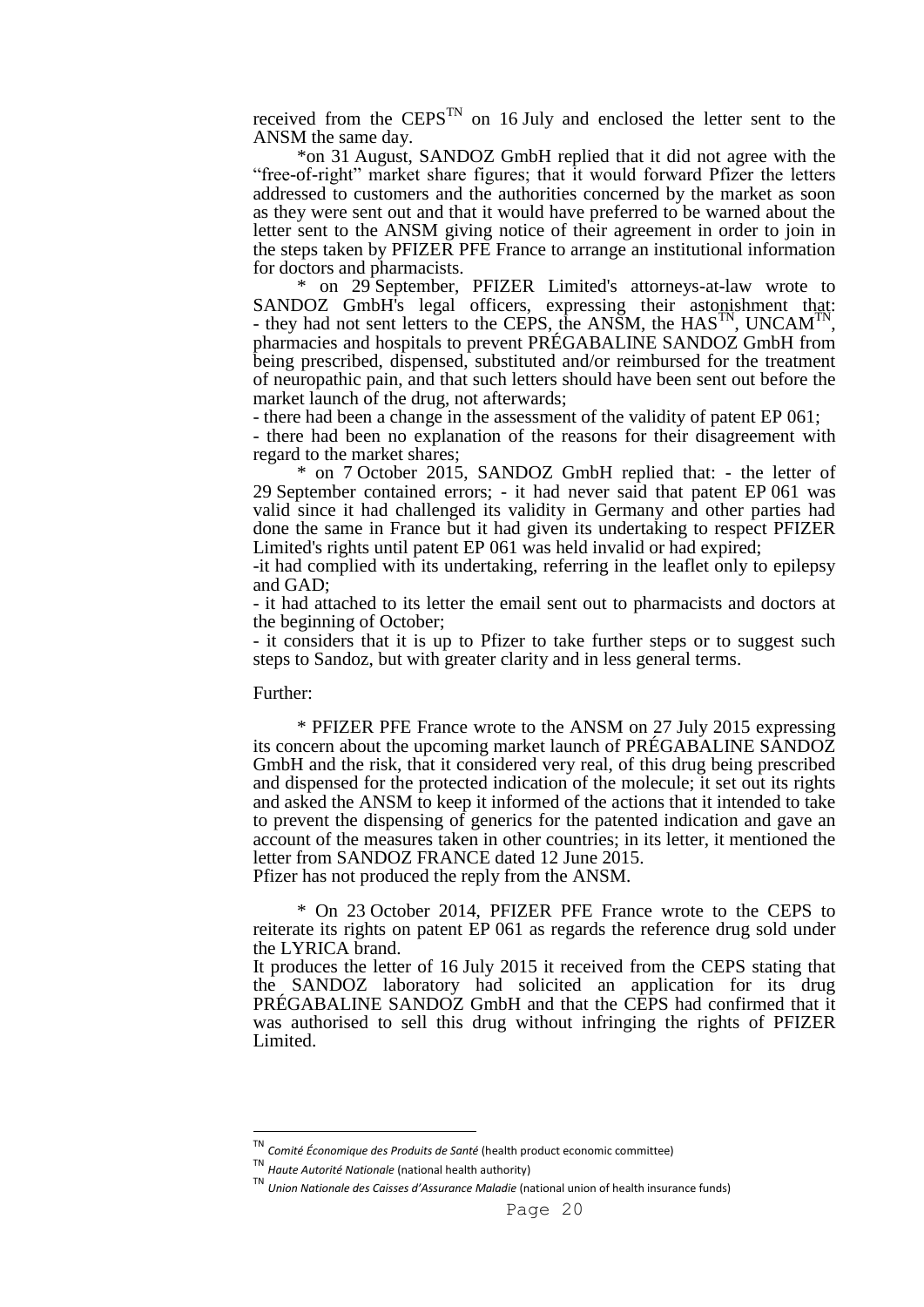\* On 12 October 2015, PFIZER PFE France wrote to the HAS and the CEPS in similar terms to its letter of 27 July to the ANSM.

It can therefore be seen that SANDOZ only marketed its product for the indications for which it was granted a MA; it included a leaflet referring only to the two indications epilepsy and GAD; it provided information widely to doctors and pharmacists at the time of the PRÉGABALINE SANDOZ GmbH market launch in an email dispatched at the beginning of October.

Concerning the messages to be sent to the health authorities, it appears that Pfizer sent these messages to alert the authorities to its rights and the need to protect them. It was therefore pointless for SANDOZ to send a similar letter.

It should also be noted that SANDOZ agreed to dispatch a more explicit message to high street and hospital doctors and pharmacists in order to provide details as to how PRÉGABALINE SANDOZ GmbH should be prescribed or dispensed so as not to infringe the patentee's rights.

Therefore, there is not act of direct infringement in this case.

Concerning the advertisement published in *Le Quotidien du pharmacien* on 1 October 2015, it appears that it was approved by the ANSM; that the authorised indications are stated at the top of the page; that at the bottom of the page, it is stated that PRÉGABALINE SANDOZ GmbH has been granted generic MAs based on Lyrica.

The wording of the message is not disputed by Pfizer, which criticises SANDOZ FRANCE, the advertiser, for highlighting "a prospective market worth 144 million euros" in an insert in this advert, which is the value of the entire pregabalin market, and which allegedly shows Sandoz's intention to market its drug for the pain treatment indication.

As SANDOZ FRANCE rightly pointed out, infringement should only be assessed objectively, not subjectively, especially as the French Intellectual Property Code does not acknowledge the notion of good faith in such matters.

Adding the mention "prospective market worth 144 million euros" which is the value of this market, does not imply that SANDOZ FRANCE infringed claims 1 and 3 of Patent EP 061 because its advert contains a clear statement of the treatment indications.

This statement on the value of the market is of no interest to pharmacists, who do not necessarily know the size of the pregabalin market, and it does not encourage them to substitute Lyrica for PRÉGABALINE SANDOZ GmbH which, in any case, is not a relevant criterion to assess whether there has been an infringement, labelled by Pfizer as a direct infringement, i.e. by selling or offering its generic drug for sale within the meaning of Article L. 613-3 of the French Intellectual Property Code.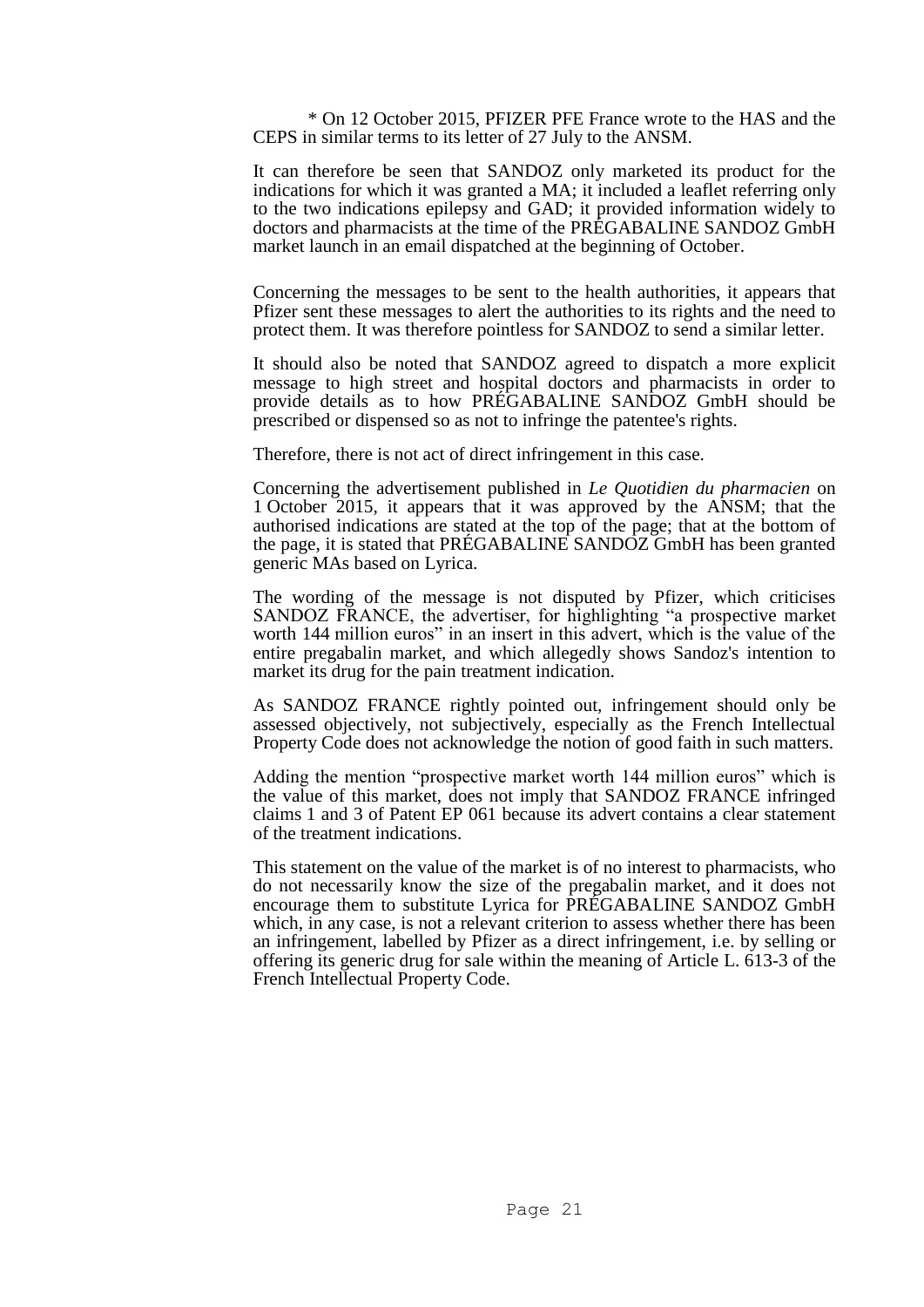Although this advertisement, in its published form, announces the arrival of this new generic drug and could well be seen as an offer for sale to pharmacists, at whom it is targeted, it does not contain any wording that may be construed as meaning that the offer for sale is for a use of PRÉGABALINE SANDOZ GMBH to treat pain.

Although it may well be the ambition of SANDOZ to conquer a large share of the pregabalin market - a market valued at around 144 million euros, in which each percentage point is worth 1.5 million euros - and also a share of the pain treatment market, there is no objective evidence that might lead one to believe that it intends to do so before Patent EP 061 expires or is held invalid, as invalidity proceedings initiated by MYLAN are currently pending before the *tribunal de grande instance de Paris*, 2nd Section, 3rd chamber.

Accordingly, there is no plausible case of infringement on the basis of Article 613-3 (c) of the French Intellectual Property Code, especially as throughout the period preceding the market launch and the period after the hearing, SANDOZ agreed to send a message to health professionals and to reissue another more explicit message, drafted in agreement with Pfizer, to those same professionals and to other high street and hospital practitioners.

## *on the contributory infringement by supply of means*

Pfizer argues that importing, putting on the market and offering a drug for sale constitutes an infringement where it is proven that the drug is intended to be used for the treatment of a patented indication; that SANDOZ knows that the generic drug is likely to be used in the treatment of pain; that the circumstances show that PREGABALINE SANDOZ GMBH is intended to be used in the treatment of pain, that SANDOZ knows that the regulatory framework automatically leads to an infringement of the patent.

It adds that the following circumstances: the reference made by SANDOZ FRANCE to the patented indication in its marketing and promotions; the failure by SANDOZ GmbH to take any action as regards the French authorities to prevent the infringement of patent EP 061 and Sandoz's misleading tactics showing its obvious determination to sell the generic for the patented indication, prove that the conditions of Article L. 613-4 of the French Intellectual Property Code are satisfied.

SANDOZ answers that the scope of a "Swiss form" claim, which is the case of the asserted claims, is incompatible with Article L. 613-4 (1) because the physical act constituting the infringement is the preparation of the composition and cannot be the import or sale of a finished product; that only a third party supplying the essential means for the preparation of a pharmaceutical composition to treat pain can validly be accused of such acts of infringement; and that this presupposes that once the means have been supplied on the French territory, the actual infringement, i.e. the preparation of the drug, takes place in France.

It points out that, if the active substance or a precursor thereof is not supplied in France for the manufacture of the drug in France,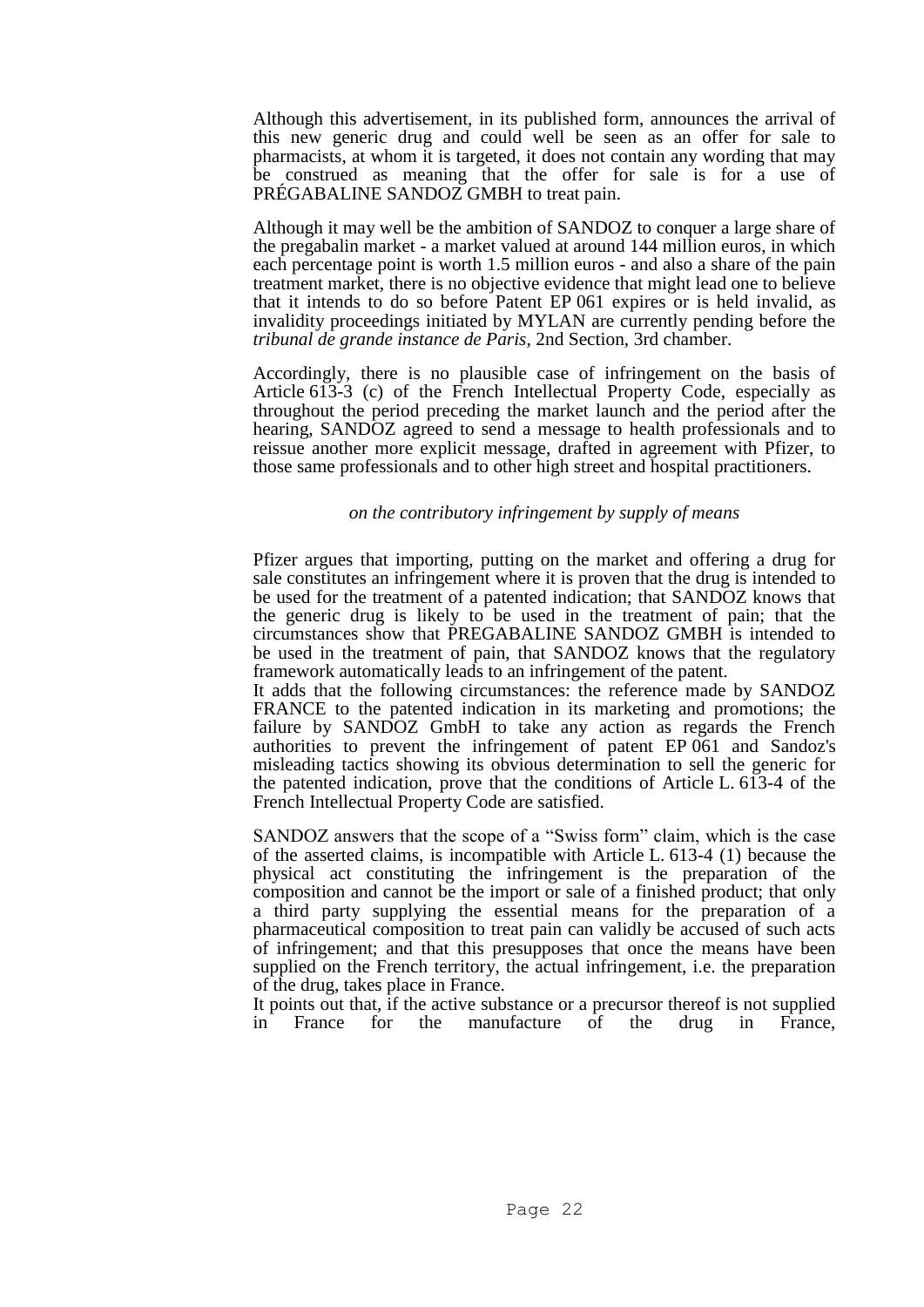there can be no contributory infringement.

It adds that, based on subparagraph 2 of the same article, there can be no infringement where the products supplied are products that are readily commercially available unless the third party induces the person it is supplying to commit the prohibited acts; that, accordingly, the infringement is the physical act of inciting one to use the protected product.

#### *Whereupon:*

Article L. 613-4 of the French Intellectual Property Code provides:

*1°)It shall also be prohibited, save consent by the owner of the patent, to supply or offer to supply, on French territory, to a person other than a person entitled to exploit the patented invention, the means of implementing, on that territory, the invention with respect to an essential element thereof where the third party knows, or it is obvious from the circumstances, that such means are suitable for putting and are intended to put the invention into effect.* 

*2°)Subparagraph 1 shall not apply where the means of implementation are staple commercial products, except where the third party induces the person supplied to commit acts prohibited by Article L. 613-3.*

*3°)Persons carrying out the acts referred to in subparagraphs (a), (b) and (c) of Article L. 613-5 shall not be deemed persons entitled to exploit the invention within the meaning of subparagraph 1.* 

In this case, although Pfizer does not specify which subpararaph of Article L. 613-4 it is relying upon, it is clear, first, from reading its pleading and from oral presentations, and, second, from the "Swiss form" claims involved in this application, that the provisions of subpararaph (1) do not apply because Sandoz does not supply any third party in France with the means to exploit the protected process in France.

Only subparagraph (2) might apply because the drugs in question are products that are readily commercially available.

Thus, it has to be proven that Sandoz induced third parties, in this case doctors and pharmacists, to dispense the product manufactured pursuant to the process and<sup>TN</sup> the provisions of Article L. 613-3 (c) of the Intellectual Property Code.

It cannot be argued that the rules governing the prescription and substitution of medicines will automatically lead to an infringement of the rights of the patent holder in a case where the second medical use of a given molecule is protected when the previous indications for the same molecule are in the public domain.

This dispute relates specifically to the evaluation of the measures to be taken to prevent possible infringements in these circumstances and, in this case, the measures taken by SANDOZ to prevent an infringement of Pfizer's patent EP 061 as a result of the authorised marketing of PRÉGABALINE SANDOZ GmbH for the indications not protected by the patent.

It has been stated above that it is not the responsibility of SANDOZ FRANCE to contact the health authorities directly to alert them to PFIZER Limited's rights on pregabalin for the treatment of neuropathic pain, but that such a step can only be taken by the rights holder; that, moreover, this is why rights holders are notified

TN Passage missing. Probably "in breach of".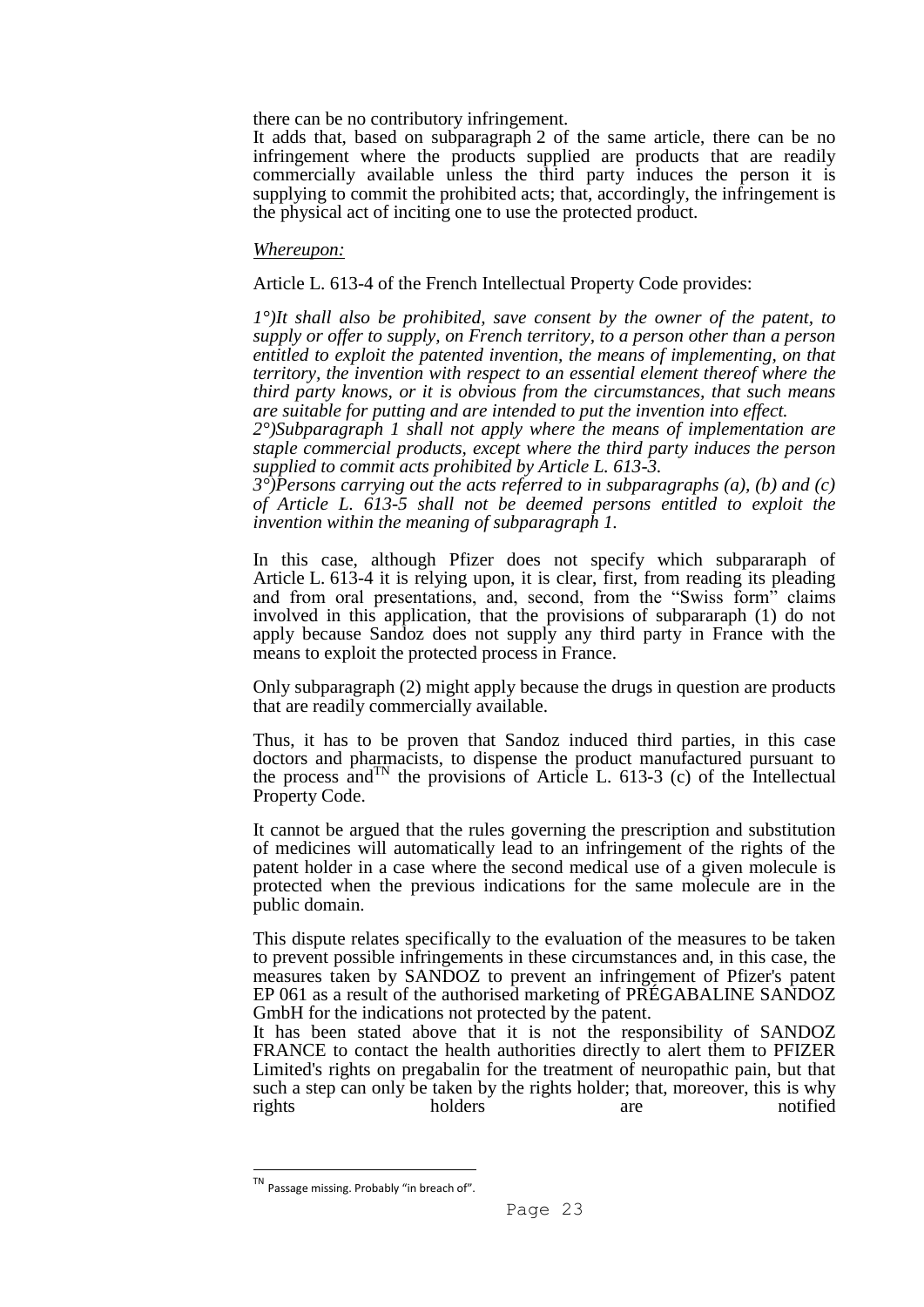when a MA is granted to a generic manufacturer, so that the request that the information letter be sent to the College of Physicians and the College of Pharmacists is irrelevant.

Concerning SANDOZ FRANCE's alleged misleading tactics in mentioning the prospective market for pregabalin in its first advert, it has also been stated above that this constituted neither an infringement nor an incitement directed at pharmacists to substitute Lyrica by dispensing PRÉGABALINE SANDOZ GmbH in its place. Therefore, the claim for a modification of the advert published in *Le Quotidien du pharmacien* is also irrelevant.

Finally, it has been noted that the market share apportioned to the generic drug cannot currently exceed 14%; that the measures taken by SANDOZ to prevent infringing prescribing and dispensing of drugs were directed at the health professionals likely to commit such infringements, i.e. doctors and pharmacists; that these measures did not prove adequate because the market share achieved by SANDOZ FRANCE exceeded that share apportioned to the generic drug; that the parties were still in negotiations at the date of the summons; that at the hearing, SANDOZ offered and agreed to remedy these inadequacies by sending out new emails containing a corrected information message to an even wider professional audience, including using a database suggested by the claimants; that Sandoz even acted voluntarily on some of the claims contained in the claimant's summons.

Although SANDOZ agreed to issue more specific information to relevant health professionals, it did so denying that it had committed any act of infringement

In this instance, there has never been any evidence that SANDOZ induced doctors or pharmacists to sell PRÉGABALINE SANDOZ GMBH for the treatment of pain; on the contrary, its behaviour has proved that it informed doctors and pharmacists and even agreed during the hearing to supplement this information at its expense, and also to respect the views of the claimants.

Accordingly, the claims of PFIZER Limited, WARNER LAMBERT and PFIZER PFE France will be dismissed as there is no evidence of any plausible acts of contributory infringement by supplying means.

The conditions are met to grant to SANDOZ the sum of 100.000 euros pursuant to Article 700 of the French Civil Procedure Code.

# **ON THESE GROUNDS**

Ruling publicly by delivery of the decision to the Court Clerk's office, after hearing all the parties and in first instance

Hold that the infringement acts asserted against SANDOZ GmbH and SANDOZ FRANCE by WARNER LAMBERT, PFIZER Limited and PFIZER PFE France on the basis of